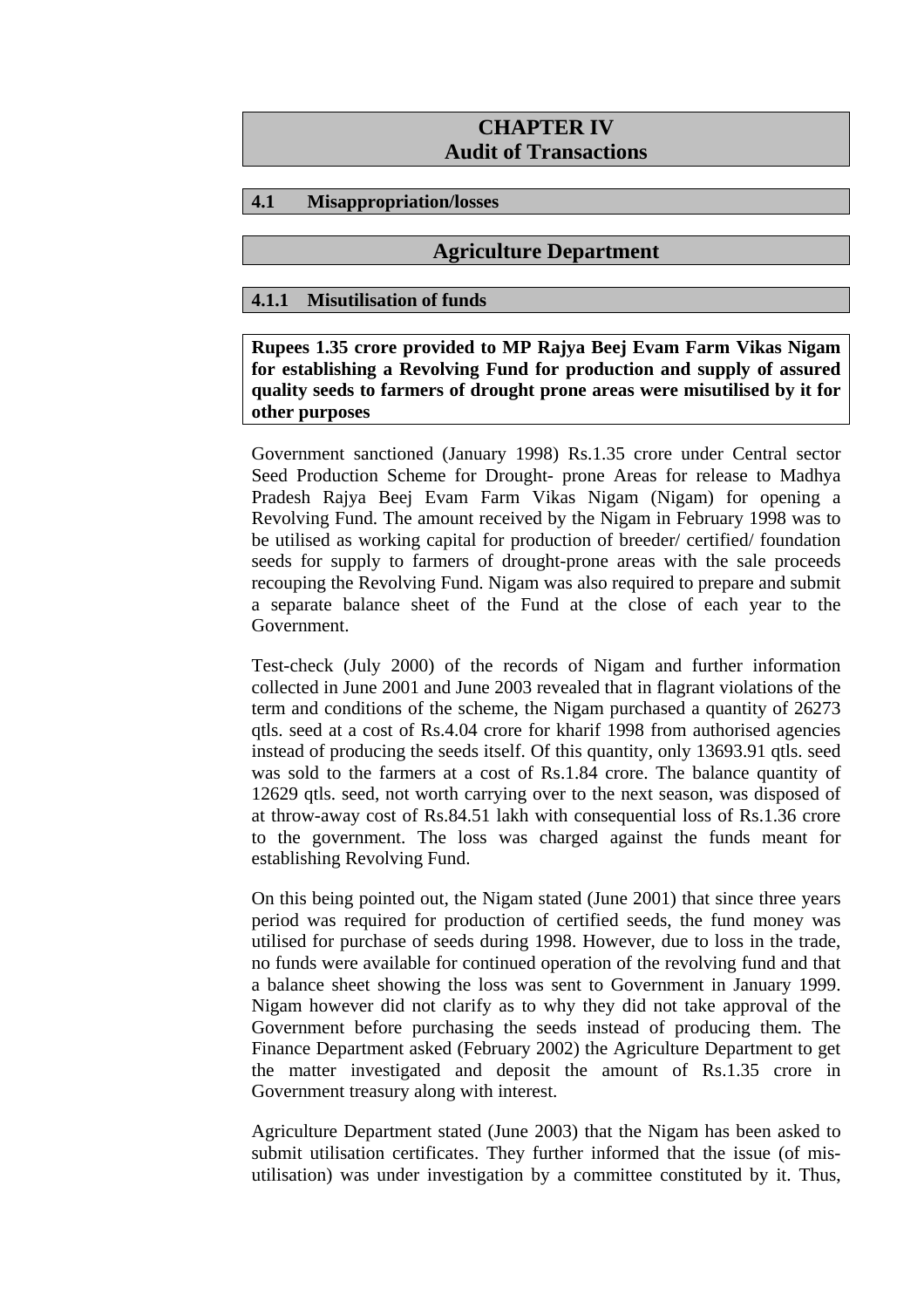even after a lapse of over 5 years, Government had failed to get the Revolving Fund established. As a result, the farmers of the drought-prone areas of the State were still deprived of the benefits envisaged.

# **Commerce and Industries Department**

### **4.1.2 Non-recovery of loan and interest from a private mill**

**Rupees 15.26 crore were overdue for recovery out of a total amount of Rs.27.79 crore as of November 2003 from a private mill of Indore, which owned assets with an estimated value of only Rs.20 crore** 

Government sanctioned 12 loans amounting to Rs.17.32<sup>\*</sup> crore during 1997-98 to 2002-2003 to Indore based Rajkumar Mills, a private mill, closed in July 1998 for reimbursement of loss (Rs.3.76 crore) and for payment of gratuity and compensation to its labourers (Rs.13.56 crore). The loans were repayable in eight equal annual instalments and carried interest @ 19.5 per cent per annum. In addition, any default attracted penal interest of 3 per cent per annum.

Test-check (January 2002) of the records of Commissioner, Industries and further information collected (June and December 2003) revealed that the total over-dues against the Mill amounting to Rs.15.26 crore (over-due instalments : Rs.4.79 crore, interest: Rs.9.07 crore, and penal interest Rs.1.40 crore) were neither deposited by the loanee nor recovered by the Commissioner as of November 2003. It was also observed that the loans were paid even without getting the agreement registered, as required, since the mill was unable to bear even the registration charges (4 per cent of the loan amounts).

Government stated (December 2003) that for running the Mill, the management of the Mill was taken over by the State Government in 1986 and loans were paid to the Mill to meet out the legal dues of its labourers after approval of Council of Ministers. It was further stated that loans would be recovered by disposing the land of the Mill costing about Rs.20 crore for which a high level Committee was formed but in a case filed by the State Bank of Indore, Indore Debt Recovery Tribunal has issued a decree to maintain the status-quo on the assets of Mill.

In view of the fact that the estimated value of the land of the Mill of Rs.20 crore was much less than the dues of Rs.27.79 crore (as of November 2003) of the Government, the possibility of recovery of entire government dues appears remote particularly in view of the fact that there are many other creditors including the banks of the Mill.

*Rs.2.54 crore in 1997-98, Rs.1.52 crore in 1998-99, Rs.0.81 crore in 1999-2000, Rs.0.50 crore in 2000-01, Rs.7.60 crore in 2001-02, and Rs.4.35 crore in 2002-03*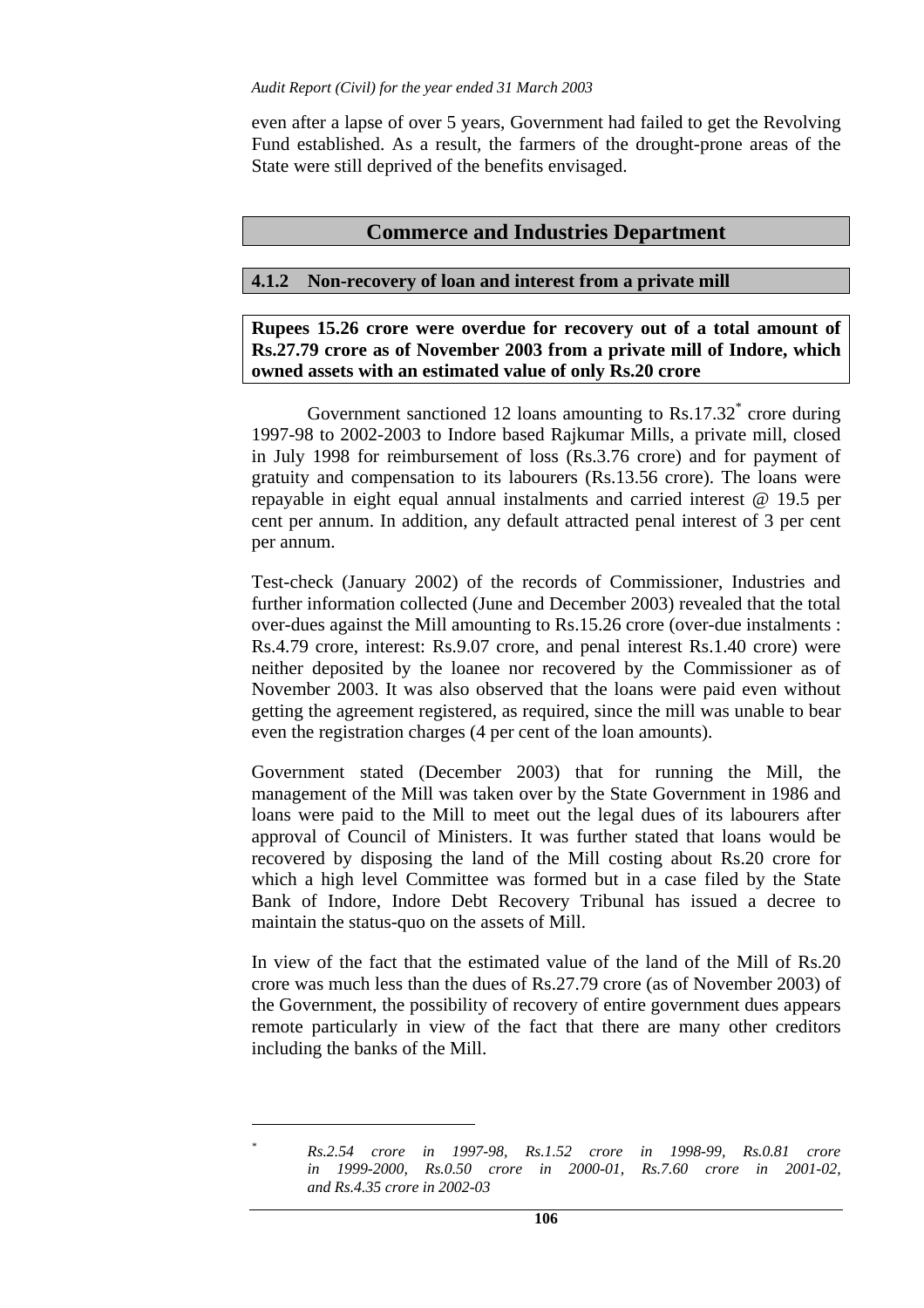# **4.2 Infructuous/wasteful expenditure and overpayment**

# **Narmada Valley Development Department**

#### **4.2.1 Excess payment to a contractor due to incorrect rate for extra items**

**Excavation of hard rock by controlled blasting was paid for at the higher rate applicable for excavation without blasting. This led to excess payment of Rs.29.80 lakh to the contractor** 

The work of construction of Bargi Right Bank Canal (RBC) from km 16 to km 20, estimated to cost Rs.17.39 crore, was awarded (June 2002) on item rate contract for Rs.11.01 crore (36.67 per cent below estimated cost) to a contractor for completion in 12 months. The work was, however, under progress and only 44.47 per cent could be completed by the contractor as of August 2003. The contractor was paid 9th running account bill for Rs.4.90 crore in August 2003. Scrutiny in Audit revealed the following:-

Schedule of quantities forming part of the agreement provided for excavation of hard rock for 3,65,138.68 cum @ Rs.120 per cum and against the item of excavation with controlled blasting, the quantity was shown as nil. However, during the course of execution, though the entire quantity of 182394.82 cum (upto 9th RA bill of August 2003) was excavated with controlled blasting as recorded in measurements, yet the contractor was paid @ Rs.120 per cum applicable for excavation without blasting.

As per contract, the rates for the extra item should have been determined from the rates provided in Unified Schedule of Rates (USR) in force after adding or substracting the over all tender percentage. Accordingly, the payable rate for excavation with controlled blasting works out to Rs.103.66 per cum only as against Rs.120 per cum paid to the contractor. Incorrect rate thus resulted in an excess payment of Rs.29.80 lakh to the contractor.

On being pointed out, the Executive Engineer stated (June 2003) that total quantity of hard rock was taken under the item of 'excavation with blasting prohibited' due to typographical error while preparing tender document. The reply was not tenable as the rates quoted by contractor were for excavation without blasting, which was not applicable to the item actually executed. Further scrutiny (January 2004) of the case revealed that the contractor had abandoned the work after executing the work amounting to Rs.4.90 crore (August 2003) and his agreement was terminated (November 2003) under clause 4.3.3.3 (debitable clause). No action to recover the excess payment was initiated (January 2004).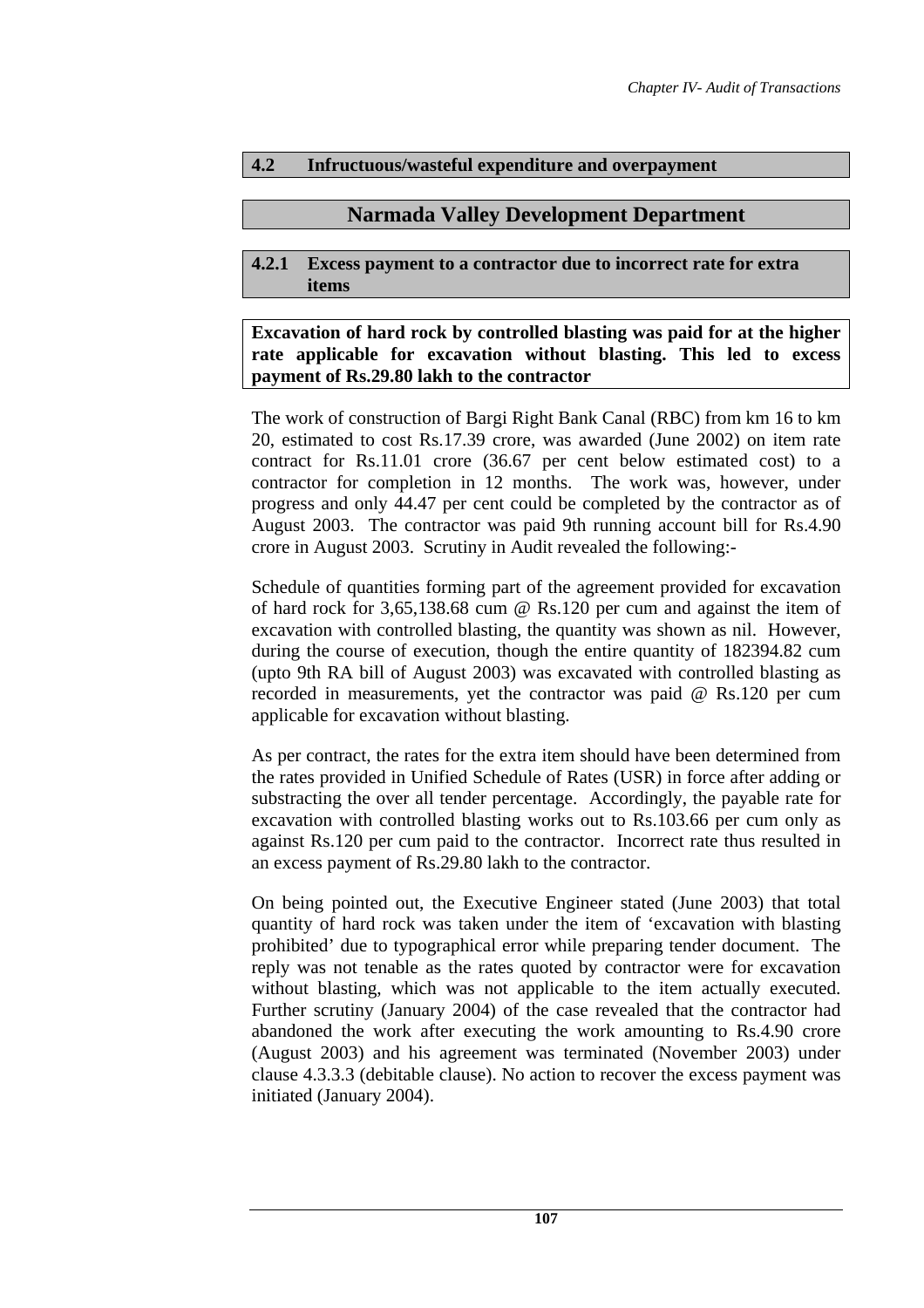The matter was reported to the Government in July 2003; reply had not been received (January 2004).

# **4.2.2 Non-deduction of shrinkage allowance from earth work led to excess payment to the contractor**

**Ignoring test results of compaction, shrinkage allowance at prescribed percentage was not deducted from earth work of canal embankment resulting in an excess payment of Rs.1.29 crore to the contractor** 

The work of construction of Bargi Right Bank Canal (RBC) from RD (-) 43 m to km 12, estimated to cost Rs.64.37 crore was awarded for Rs.42.20 crore (28.09 per cent to 39.49 per cent below) to a contractor under 4 groups during 2001-02 and 2002-03 for completion in 24 months. The works were in progress and running payment of Rs.22.19 crore was made to the contractor till May 2003. Scrutiny in Audit revealed the following:

The specifications for earth work as well as nomenclature of item prescribed in the agreements required that the compaction of earth work was to be done to achieve dry density of not less than 90 per cent of maximum dry density (MDD) at optimum moisture contents (OMC) by sheep foot roller. Further, when earth work is watered and rolled, a percentage addition of 11 per cent was to be made for settlement of earth work. While making payment to the contractor, the quantities of earth work so arrived on the basis of cross sectional measurement, shall be reduced by 10 per cent. The percentage deduction shall be further reduced to 50, 30 and 12.50 per cent, if the measurements are taken after one, two and three rainy seasons respectively.

Notwithstanding the above provisions, deduction of shrinkage allowance at nominal rates (2 to 4 per cent) was done by the department ignoring the test results of compaction showing 90 per cent dry density. Further, the quantity of utilised earth deducted in previous bills was ignored in subsequent running bills, resulting in an excess payment of Rs.1.29 crore to the contractor.

On being pointed out, the Chief Engineer admitted (September 2003) the excess payment. Although a payment of Rs.1.37 crore was made to these contractors after May 2003, no recovery on account of excess payment was made (January 2004).

Matter was brought to the notice of Government in July 2003; reply had not been received (January 2004).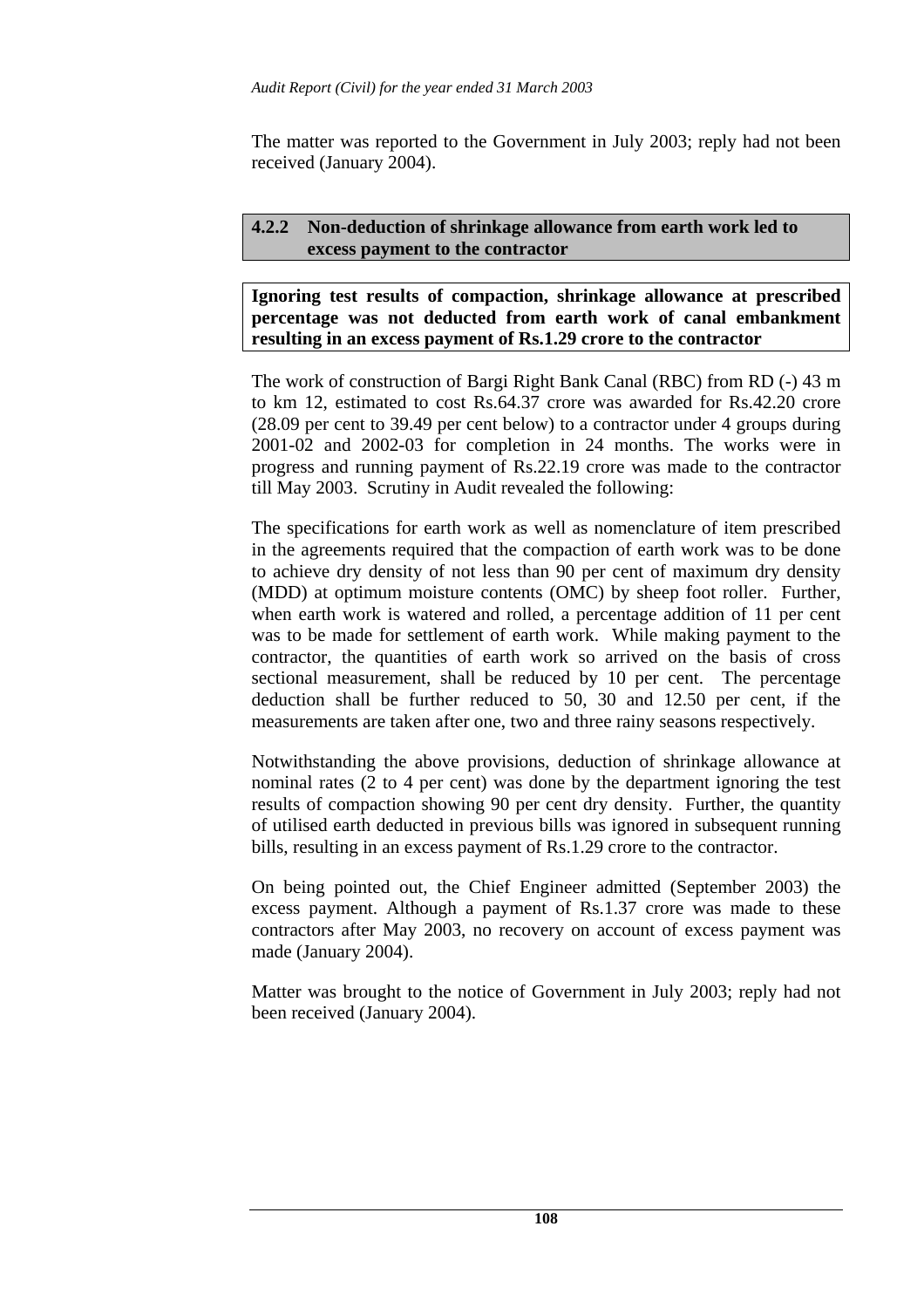# **Public Health Engineering Department**

### **4.2.3 Excess payment due to surreptitious and belated reclassification of strata**

**44107 cum of 'red bole' correctly classified and adjudged as soft rock in arbitration was subsequently re-classified by the successor Executive Engineer as hard rock resulting in extra payment of Rs.37.05 lakh to a contractor** 

The work of Sagar (Augmentation) Water Supply Scheme was awarded to a contractor (February 1998) for Rs.18.10 crore for completion in 32 months including rainy season. The work was still in progress (April 2003) and 51st running Account bill for Rs.16.27 crore had been paid (April 2003).

In February 1999, the Executive Engineer (EE), at the instance of the contractor and on the directions of the Superintending Engineer (SE), belatedly re-classified 18316.62 cum soft rock<sup>1</sup> (red bole) as hard rock and submitted a proposal to SE for approval. SE declined (February 1999) to accord sanction stating that EE was competent to take decision.

When justification for the belated re-classification was questioned in Audit (June 1999), the EE while cancelling (July 1999) the re-classification, restored the original classification as soft rock and stated (April 2000) that no payment on account of reclassification was made to the contractor. Subsequently, the Superintending Engineer too, in his arbitral decision (October 2001) set aside the contractor's claim and upheld the correct classification of 'red bole' as soft rock as paid to the contractor.

However, during subsequent audit, it was noticed (October 2002) that 44107 cum of 'red bole', which was correctly classified by the former EE as soft rock and paid @ Rs.36 per cum, was again re-classified (August 2002) by the succeeding EE as hard rock without any justification, resulting in extra payment of Rs.37.05 lakh to the contractor.

The matter was reported to Government (May 2003). Government accepted (December 2003) the audit observation and stated that necessary action was being taken separately. Further developments were awaited (January 2004).

<sup>&</sup>lt;sup>1</sup> The agreement Cl. 5.3.5 defines soft rock as boulders not greater than  $0.5$  cum in volume, or any rock which may be quarried or split with crow bar with casual blasting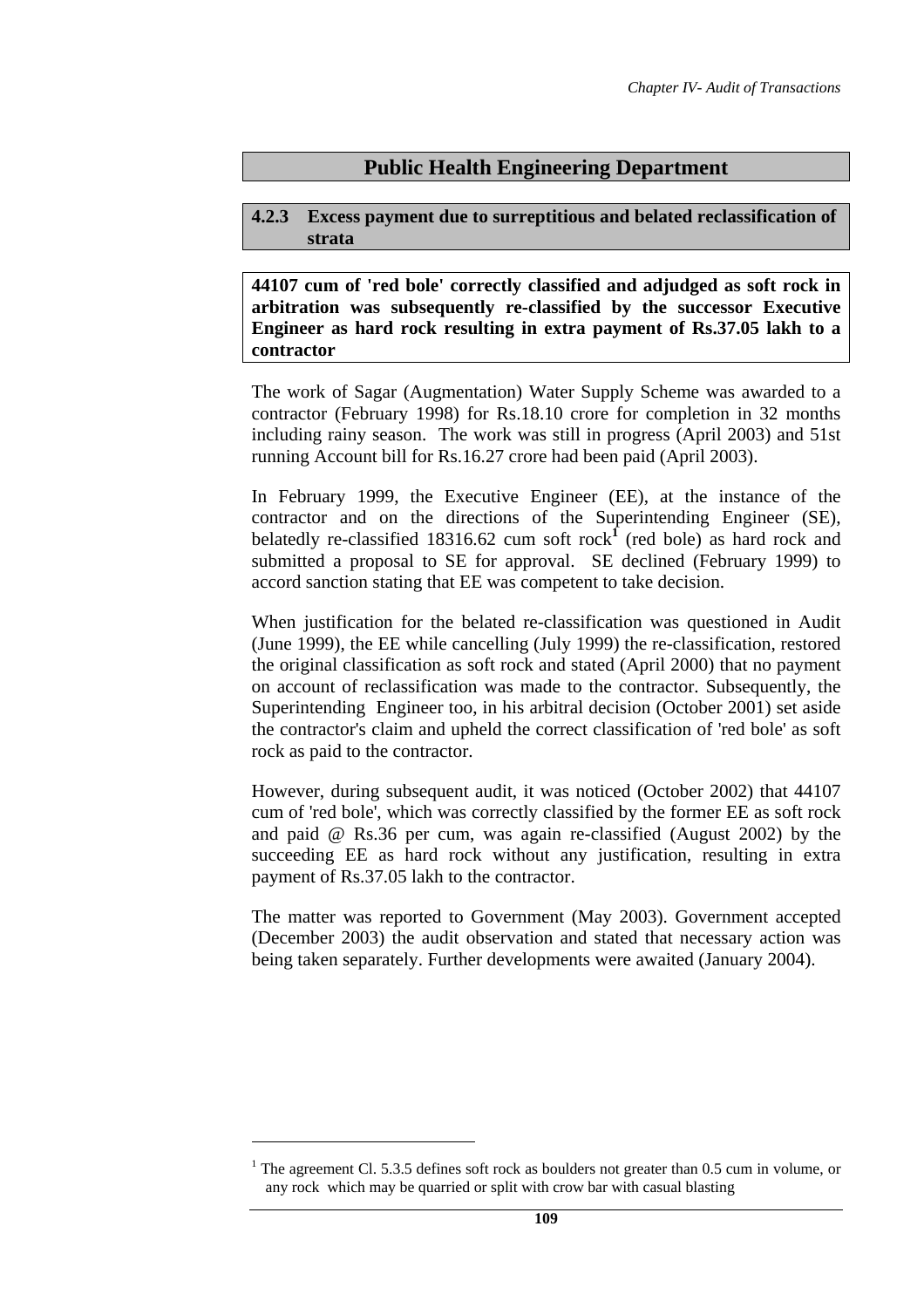# **Public Works Department**

#### **4.2.4 Lack of proper planning rendered the executed work infructuous**

**Due to poor planning, the work of hard shoulders executed at a cost of Rs.24.19 lakh proved infructuous as the same had to be excavated for widening work at a cost of Rs.5.66 lakh.** 

The work "Improvement of riding surface quality in km 67/4 to 94 of National Highway No.12", technically sanctioned (March 2000) by Ministry of Road Transport and Highways (MORT&H) for Rs.3.18 crore, was awarded (June 2000) on percentage rate contract to a contractor at 0.16 per cent below the Schedule of Rate (SOR - August 1999) against the probable amount of contract (PAC) of Rs.2.70 crore. The work was completed on 15th March 2001 at a cost of Rs.2.88 crore. Scrutiny in Audit revealed the following:-

The scope of work, inter-alia, included construction of hard shoulders. While the work was in progress, the Executive Engineer, National Highway Division, Kareli prepared another estimate of Rs.6.68 crore for widening of these kilometers and submitted it (February 2001) to MORT&H for approval. The Ministry intimated (March 2001) that since the estimate for widening was under active consideration, construction of hard shoulders sanctioned in earlier estimate should not be commenced in order to avoid infructuous expenditure.

The Executive Engineer was aware of the situation since 1989 that the road was in single lane and required widening. Thus, the work of improvement of riding surface including construction of hard shoulder should have been planned accordingly. The expenditure of Rs.24.19 lakh incurred on construction of hard shoulders proved infructuous because for widening work the same was re-excavated at a cost of Rs.5.66 lakh by the same contractor through another agreement for the work of widening of single lane road.

Thus the construction of hard shoulder and its re-excavation for widening of the road resulted in wasteful expenditure of Rs.29.85 lakh.

On this being pointed out (July 2002) the CE (NH) stated (January 2003) that by the time the sanction of widening work was received, (May 2002), the work of hard shoulder was already completed and execution of hard shoulder was necessary for frequent flow of traffic on the single lane road. The reply was not tenable because the EE and other authorities should have ensured that the work of improvement of riding surface should have been planned after widening of the road to avoid the extra expenditure on construction of hard shoulders and its re-excavation. This was indicative of lack of proper planning and foresight.

The matter was reported to Government (July 2002); reply had not been received (January 2004).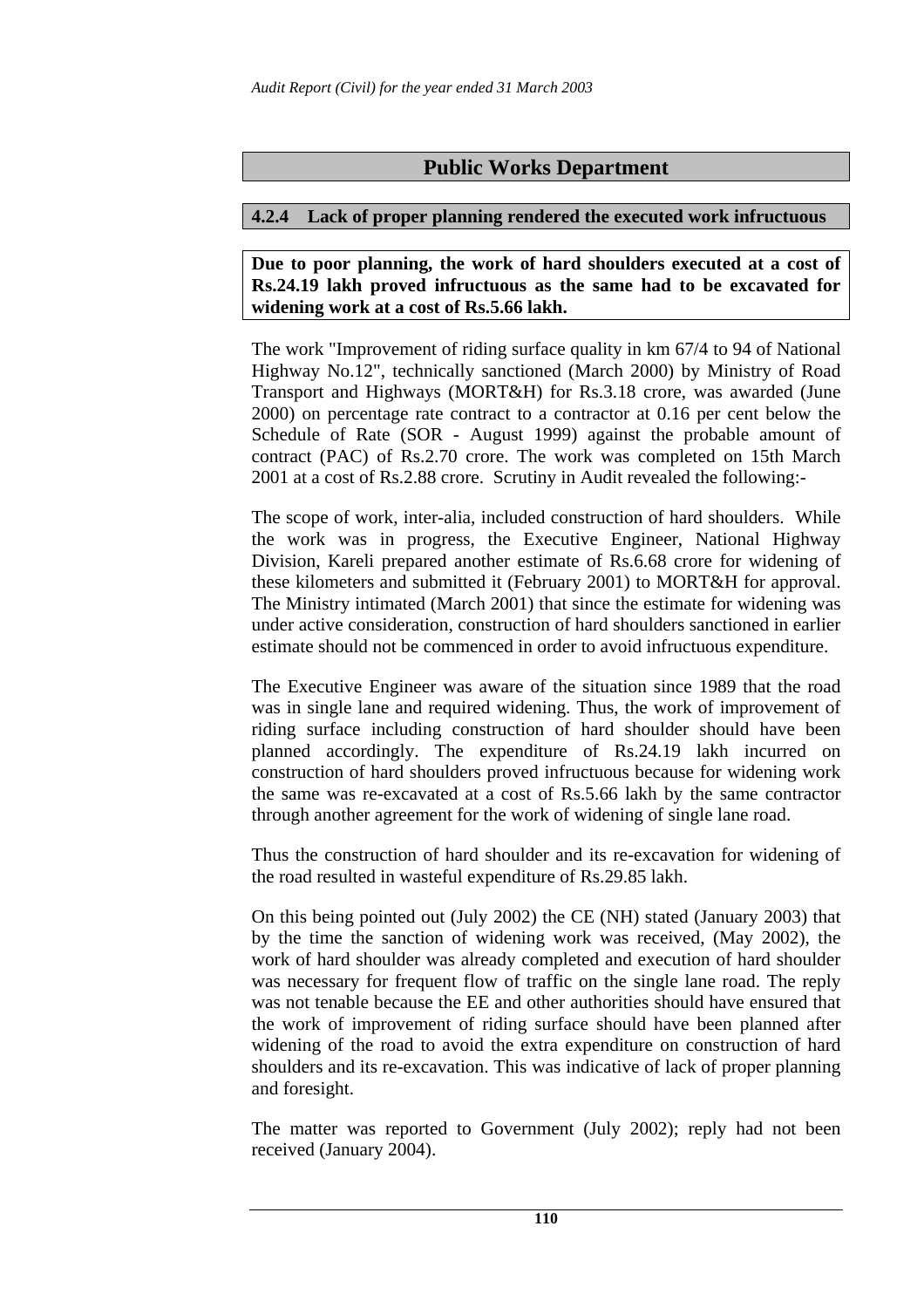#### **4.2.5 Inadmissible payment of escalation**

## **Unauthorised and irregular invoking of deleted escalation clause by the Chief Engineer resulted in an inadmissible payment of Rs.27.15 lakh**

The work of construction of 100 bedded hospital building at Jhoteshwar (District Narsinghpur) was awarded (August 1998) to contractor 'A' by the Executive Engineer PWD (B/R) Division, Narsinghpur @ 34.27 Per cent above SOR. Estimated cost of this work was Rs.87.50 lakh. Work order for completion of the work within 10 months was issued on 6 August 1998. Since the stipulated period for completion of work was less than 12 months, the escalation clause 11-C was deleted while inviting (December 1997) and accepting (August 1998) the tender.

The work was actually completed in twenty five months (July 2001) at a total cost of Rs.3.36 crore (September 2001). Scrutiny in audit revealed that, the delay in completion of work was due to delayed approval of drawing and design by the CE, RDD, PWD, Bhopal, which could be supplied to contractor only in July 1999, resulting in the grant of extension of time upto 30 July 2001 under clause 5 of the agreement. The CE, PWD (Central Zone) Jabalpur, allowed (14 December 2000) the payment of price escalation by invoking clause-11C of the agreement which was already deleted. Once the clause was deleted, neither the CE nor the Government was competent to invoke it. The action of CE had not only vitiated the sanctity of legal contract but also resulted in an inadmissible payment of price escalation of Rs.27.15 lakh.

When pointed out (April 2002) in Audit, the Executive Engineer stated that the payment of escalation was made as per orders of the CE.

The matter was reported to Government (July 2002); reply had not been received (January 2004).

### **4.2.6 Inadmissible and excess payment to contractor**

#### **Payment of price adjustment of bitumen amounting to Rs.22.45 lakh was inadmissible. Excess payment of Rs.4.85 lakh on tack coat was also noticed**

The work of Black Topped (BT) renewal in km 310 to 314 of National Highway (NH) No.12, was awarded (January 2000) to a contractor on percentage rate contract at 4.8 per cent above the Schedule of Rates (SOR - August 1999) by Executive Engineer (EE) NH Division, Obaidullaganj. The order to commence and complete the work by 31st March 2000 was issued on 10 January 2000. The contractor, however, delayed commencement of work by more than 9 months insisting upon the inclusion of an additional clause in the agreement relating to variation in cost of bitumen. The time extension upto 31 March 2001 was granted (February 2001) by Superintending Engineer (SE) NH Circle Bhopal imposing (August 2001) penalty @ Rs.0.20 per cent of contract amount. The work was actually completed on 31 March 2001 at a cost of Rs.1.75 crore. Scrutiny in Audit revealed the following irregularities:-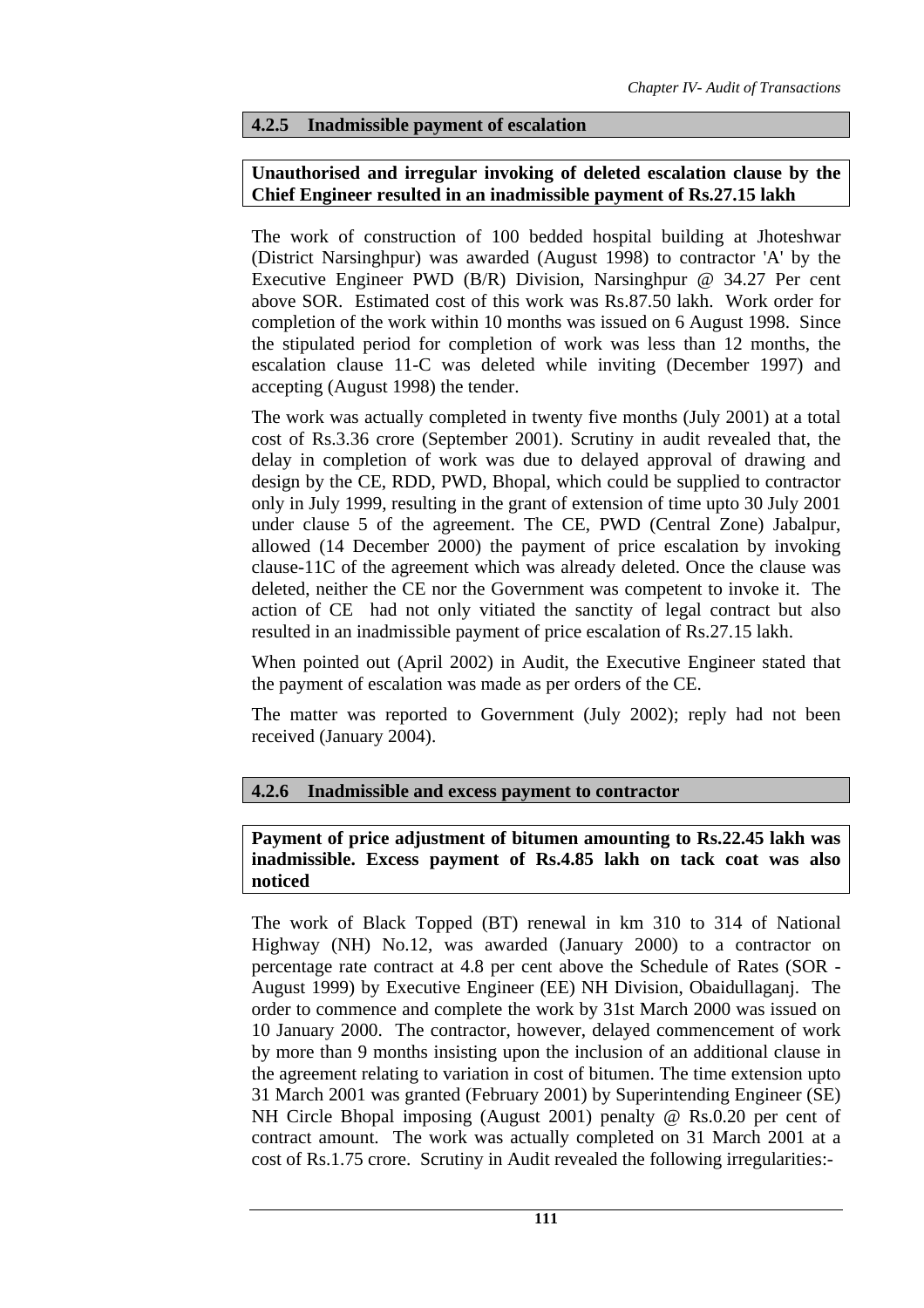#### *Audit Report (Civil) for the year ended 31 March 2003*

(a) According to additional special conditions forming part of agreement "any variation in cost of bitumen will be paid or deducted on the theoretical consumption of bitumen. The difference in price was to be worked out on the basis of rates prevailing on the date of tender and any variation during the period stipulated in the agreement". Since the delay in commencing and completing the work was attributable to the contractor, no such variation in cost of bitumen was admissible to him. In contravention to the above the contractor was allowed price variation of Rs.22.45 lakh despite time extension under penal clause, resulting in an inadmissible payment.

(b) MORT&H specifications, while dispensing with use of paving bitumen in tack coat since April 1995, provides that bituminous emulsion should be used in tack coat. Accordingly the schedule of items for renewal work forming part of agreement provided item of tack coat using bituminous emulsion @ 2.5 kg/10 sqm payable at the rate of Rs.3.70 per sqm. The contractor was paid for 78642 sqm at the above rates. However, for the remaining 96455 sqm, extra rates of Rs.8.50 per sqm for tack coat using paving bitumen were sanctioned (February 2001) by the SE.

Tack coat using paving bitumen was not only costlier and unwarranted but also was contrary to the specifications resulting in excess payment of Rs.4.85 lakh to the contractor.

On these being pointed out (June 2003), the EE admitted  $&$  assured (June-2003) to recover the excess payment Rs.22.45 lakh from the final bill. No recovery has been made till date (January 2004). Regarding tack coat the EE stated (May 2002) that the SE sanctioned the extra rates for tack coat using paving bitumen in view of site conditions. The reply was not tenable in view of MORT&H specifications.

The matter was reported to the Government in August 2002; reply had not been received (January 2004).

## **4.2.7 Sanction of exorbitant rate for extra items resulted in excess payment to the contractor**

**Extra item rates sanctioned in May 1997 and March 1999 were exorbitant as compared to standards prescribed in All India Standard Schedule of Rates (AISSR), resulting in excess payment of Rs.1.04 crore to the contractor.** 

Balance work for construction of 800 bedded Sanjay Gandhi Memorial Hospital, Rewa estimated to cost Rs.7.24 crore was awarded (November 1994) on item rate contract for Rs.11.85 crore for completion in 30 months (May 1997). The work was, however, completed in May 2001, at a cost of Rs.29.78 crore, which included Rs.10.86 crore (36.46 per cent) towards scheduled items of work, Rs.16.25 crore (54.57 per cent) towards extra/substituted items of work and Rs.2.67 crore (8.97 per cent) towards price escalation.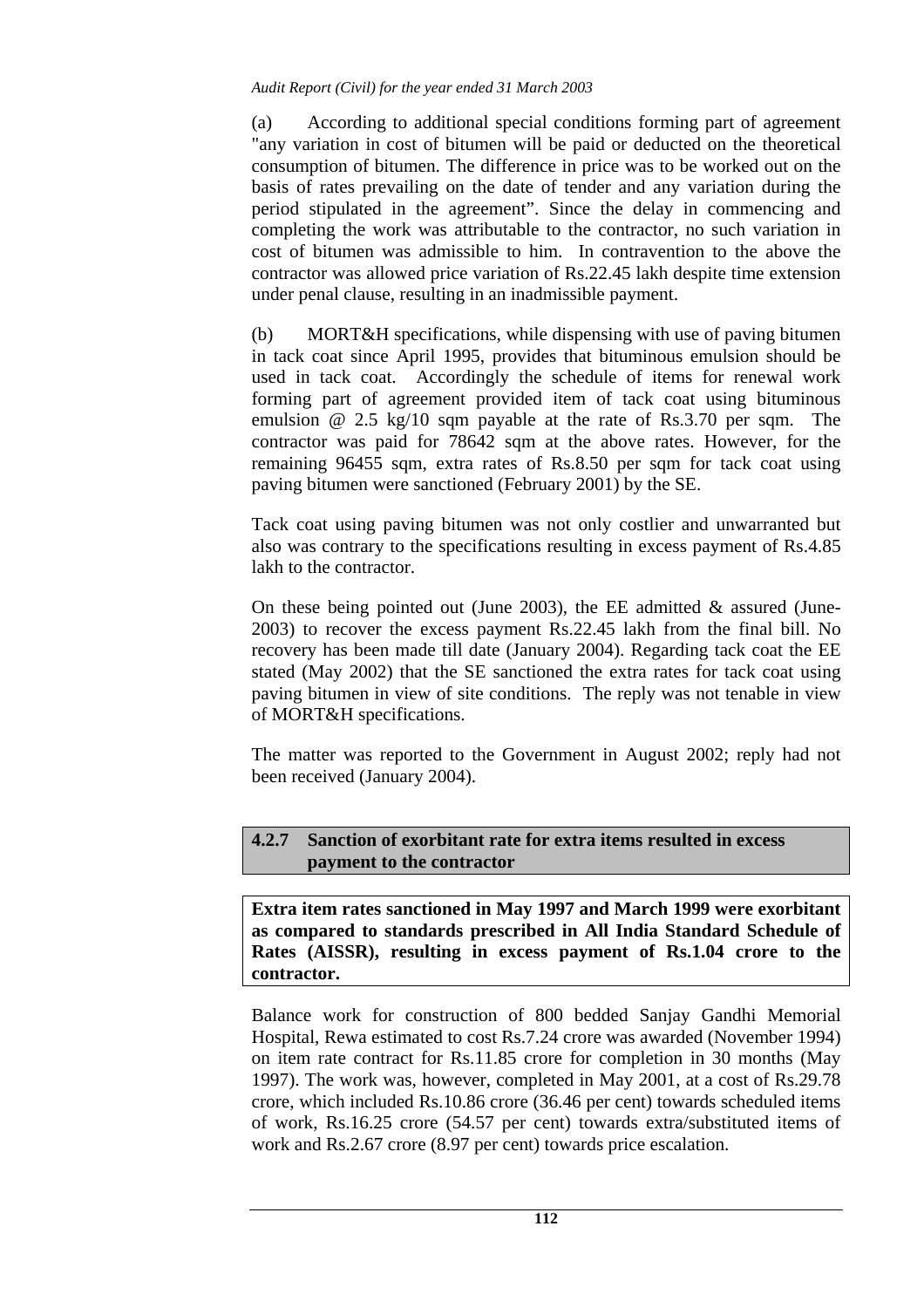The agreement inter-alia provided that quantities for items of work exceeding by upto 20 per cent would be payable at the tendered rates, and between 20 to 40 per cent at 10 per cent above the quoted rates. Extra rates for altered/substituted items were to be decided from the rates for similar items of work as specified in the contract, on pro-rata basis. However, for items not available in contract, extra rates were to be derived by adding 20 per cent over the rates provided in current schedule of Rates (CSR) of National Highway Circle, Jabalpur. Scrutiny in audit revealed the following:-

(i) The quantities of some items of work exceeded the estimated quantities abnormally (upto 360 to 635 per cent) indicating that the estimate was defective and unrealistic.

(ii) The agreement was defective since it did not provide any methodology for deciding rates in respect of quantities exceeding beyond 40 per cent. Further, for extra items mention of CSR, National Highway Circle Jabalpur was incorrectly made in the agreement, as National Highway Circle Jabalpur, had no CSR for building works.

(iii) Substituted / altered items of work were invariably those, which were either partially executed or clubbed together with minor changes in nomenclature of items.

(iv) Even where rates could have been derived on pro-rata basis from the contract, the department preferred to sanction rates on fresh analysis.

(v) The analysis were also incorrect *in-as-much as* number of labours required for Cement Concrete1:2:4 flooring including plastering and waterproofing over 25 sqm area were heavily inflated to 139 as against 8.55 labours prescribed in All India Standard Schedule of Rates (AISSR) published by National Building Organisation. Similarly, for Reinforced Cement Concrete 1:2:4 per 15 cum volume, 142 labours were considered in the analysis as against 7.65 labours prescribed in AISSR.

(vi) Even extra rates for items sanctioned (May 1997 and March 1999) exclusive of cost of cement were exorbitantly high as compared to the rates provided in SOR (November 1999) which were inclusive of cost of cement.

These short comings, thus paved the way for the arbitrary sanction of the extra rates, resulting in excess payment of Rs.1.04 crore.

On being pointed out (July 2002), EE stated (July 2002) that extra rates were sanctioned by Superintending Engineer on the basis of analysis submitted by contractor. The reply was not tenable as the rates were abnormally high as compared to the standard analysis prescribed in AISSR.

The matter was reported to the Government in August 2002; reply had not been received (January 2004).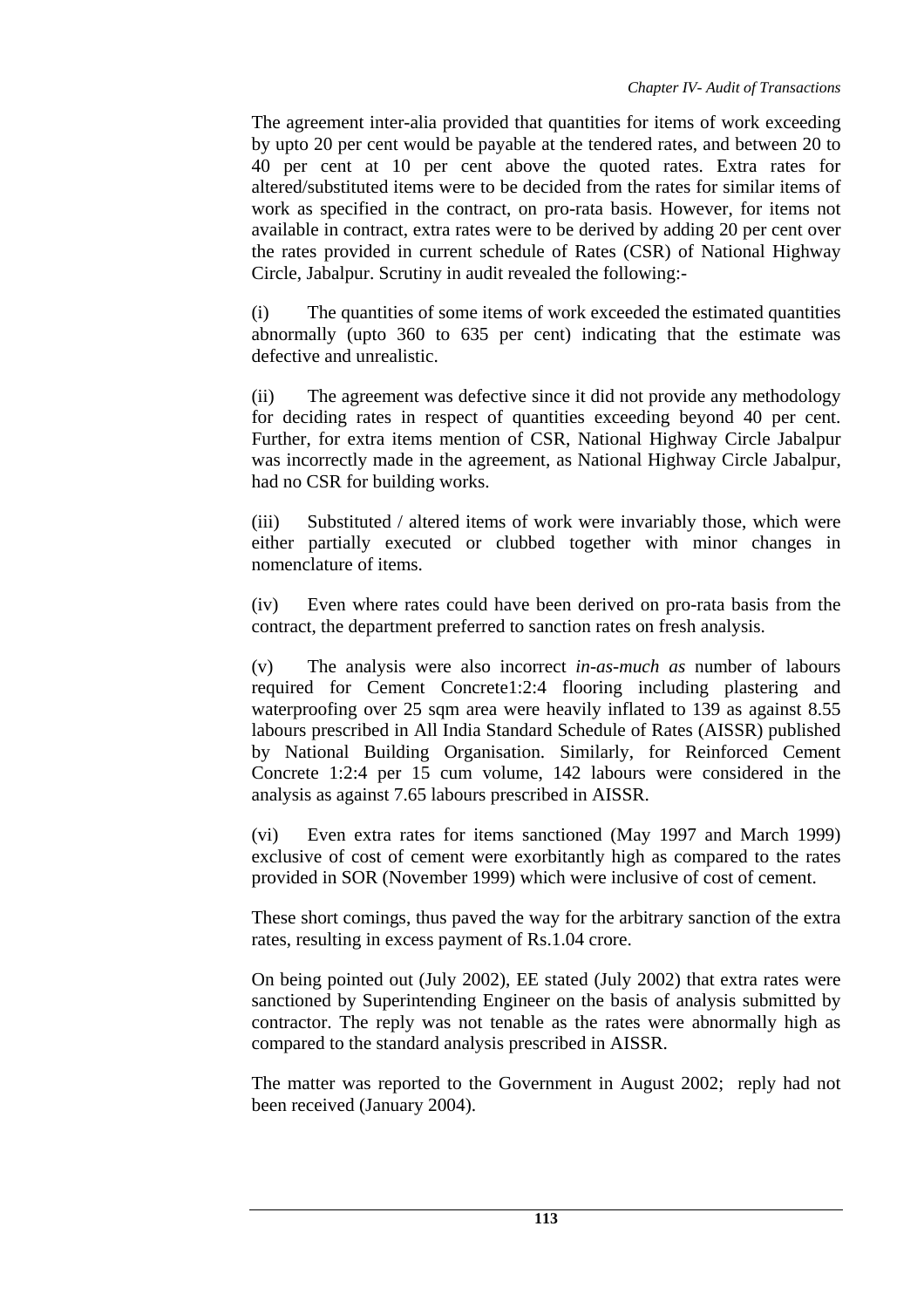# **Water Resources Department**

#### **4.2.8 Infructuous expenditure on procurement of sub-standard/defective material**

### **Digital Water Level Recorder (DWLR) and Data Retrieval System (DRS) procured at a cost of Rs.58.06 lakh by the department from a foreign firm were defective and non-functional**

With an objective to have a scientific and accurate study of ground water levels, the work of supply, installation and commissioning of 350 Nos. Digital Water Level Recorders (DWLRs) and 40 Nos. Data Retrieval Systems (DRS), estimated to cost Rs.1.23 crore was awarded (October 1999) to a foreign firm having its representative in the country, for Rs.1.37 crore. The agreement was drawn (December 1999) and letter of credit was opened (February 2000) in a Bank in favour of the above firm. The work of supply, installation and commissioning was to be completed within 12 weeks (3 months) from the date of opening of letter of credit.

The agency supplied 350 Nos. DWLRs in May 2000, but could not install even a single DWLR within the stipulated period of 12 weeks. Despite this an agreement for supply of yet another 160 Nos. DWLRs was signed with the same supplier in July 2000. Audit scrutiny revealed the following:

(i) Out of 510 DWLRs only 408 DWLRs could be installed as of September 2003. Out of this, 62 DWLRs costing Rs.21.95 lakh installed at site were not functional.

(ii) 102 uninstalled DWLRs costing Rs.36.11 lakh were lying in stores for more than two to three years. The department failed to conduct the test while accepting the material for installation. As a result 73 DWLRs were found defective and the remaining 29 DWLRs could not be installed as the department could not provide the site to the supplier for installation the DWLRs.

(iii) Despite several requests, the Indian representative of the foreign firm failed to replace the defective and nonfunctional DWLRs. Though the guarantee period (18 months from the date of shipment or 12 months from the date of receipt by the department which ever was earlier) of supply had already expired, the department failed to invoke the guarantee clause of the agreement.

(iv) Liquidated damages (LD) of Rs 13.70 lakh for abnormal delay in installation and commissioning @ 10 per cent of contract amount was recoverable in terms of agreement. The Senior Geohydrologist, GWS Unit, Ujjain replied (July 2003) that the department had made 70 per cent payment, the LD will be imposed at the time of final settlement of the contract. However, no action for recovery was initiated so far.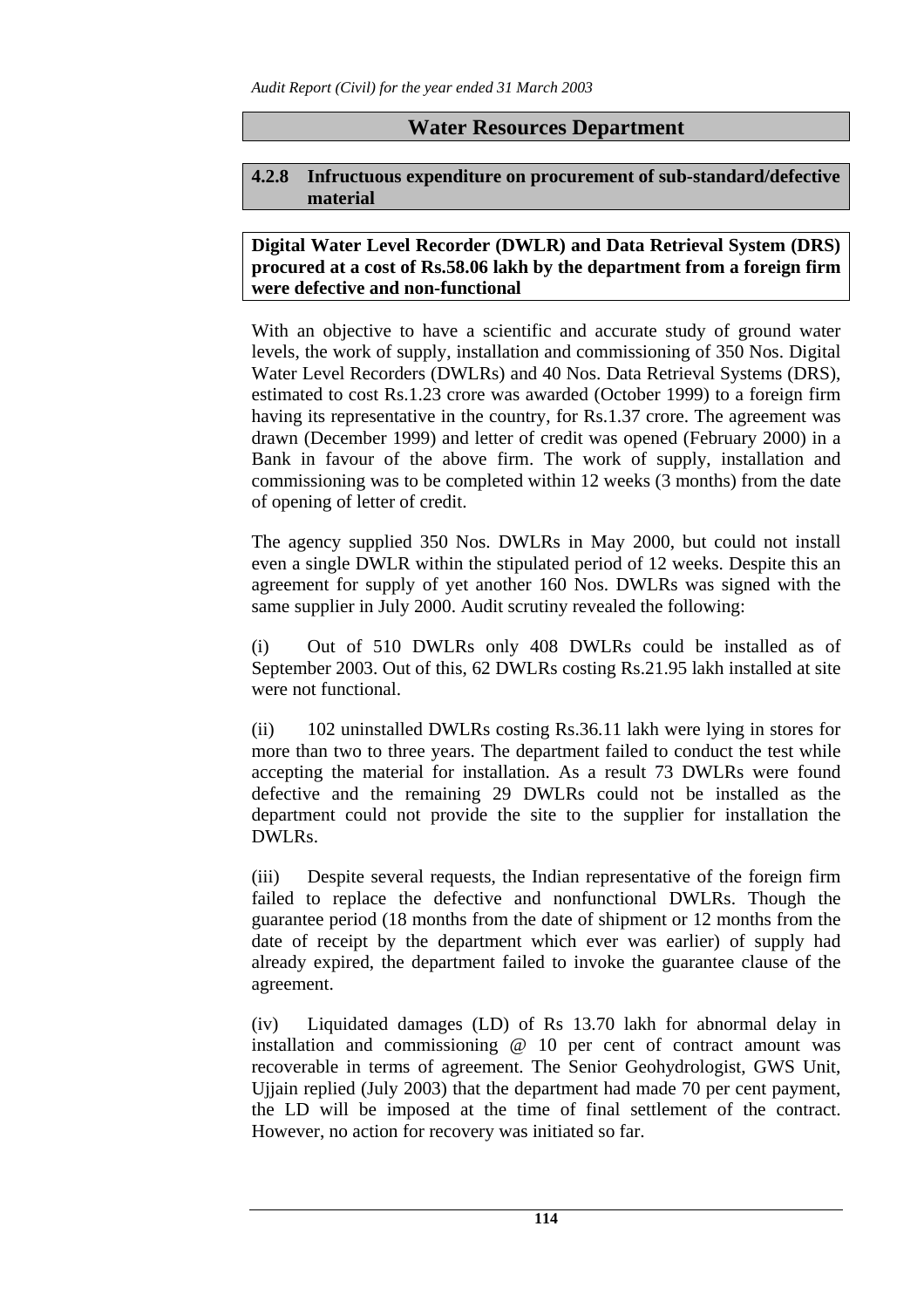Thus, due to nonfunctional (62 Nos) and uninstalled (73 defective  $+ 29$  for want of site) DWLRs, the objective of the project could not be achieved, besides blockage of funds to the tune of Rs. 58.06 lakh.

The matter was reported to the Government in April 2003, reply had not been received as of (January 2004).

# **4.3 Violation of contractual obligation/undue favour to contractor**

# **Public Works Department**

# **4.3.1 Award of work without tenders and written agreement-irregular and unauthorised expenditure**

**In contravention to the Manual and Act, award of work without invitation of tender and written agreement led to irregular payment of Rs.1.08 crore** 

Madhya Pradesh Works Department Manual provides that tenders must be invited for all contractual works above the value of Rs.15,000 and a written agreement must be executed on standard forms. Further, as per Section-10 of Indian Contract Act 1872, only those agreements are enforceable by law, which are made in writing and attested by witnesses.

In disregard to the provisions of Manual and Act, Executive Engineer, PWD Division-I, Indore, without invitation of tenders, awarded (February 2001) the work of "Construction of Chest Centre at Manorama Raje TB Hospital," Indore, to a contractor for Rs.2.50 crore with whom an agreement for another work 'construction of TB Sanatorium at Rau', District, Indore, was executed (April 2000) which could not commence due to the stay order (June 2000) of the High Court, Indore Bench. Though the work of Chest Centre, had a different magnitude and work site, as compared to the originally agreed work, neither a fresh agreement was drawn nor a supplementary schedule to the original agreement was approved by the competent authority. The contractor, after executing the work valuing Rs.1.08 crore abandoned it (February 2002).

In the absence of a valid and legal written agreement, the Department could not take any action against the defaulting contractor. Thus the entire expenditure of Rs.1.08 crore, was irregular and unauthorised.

The matter was reported to the Government in April 2002, reply had not been received (January 2004).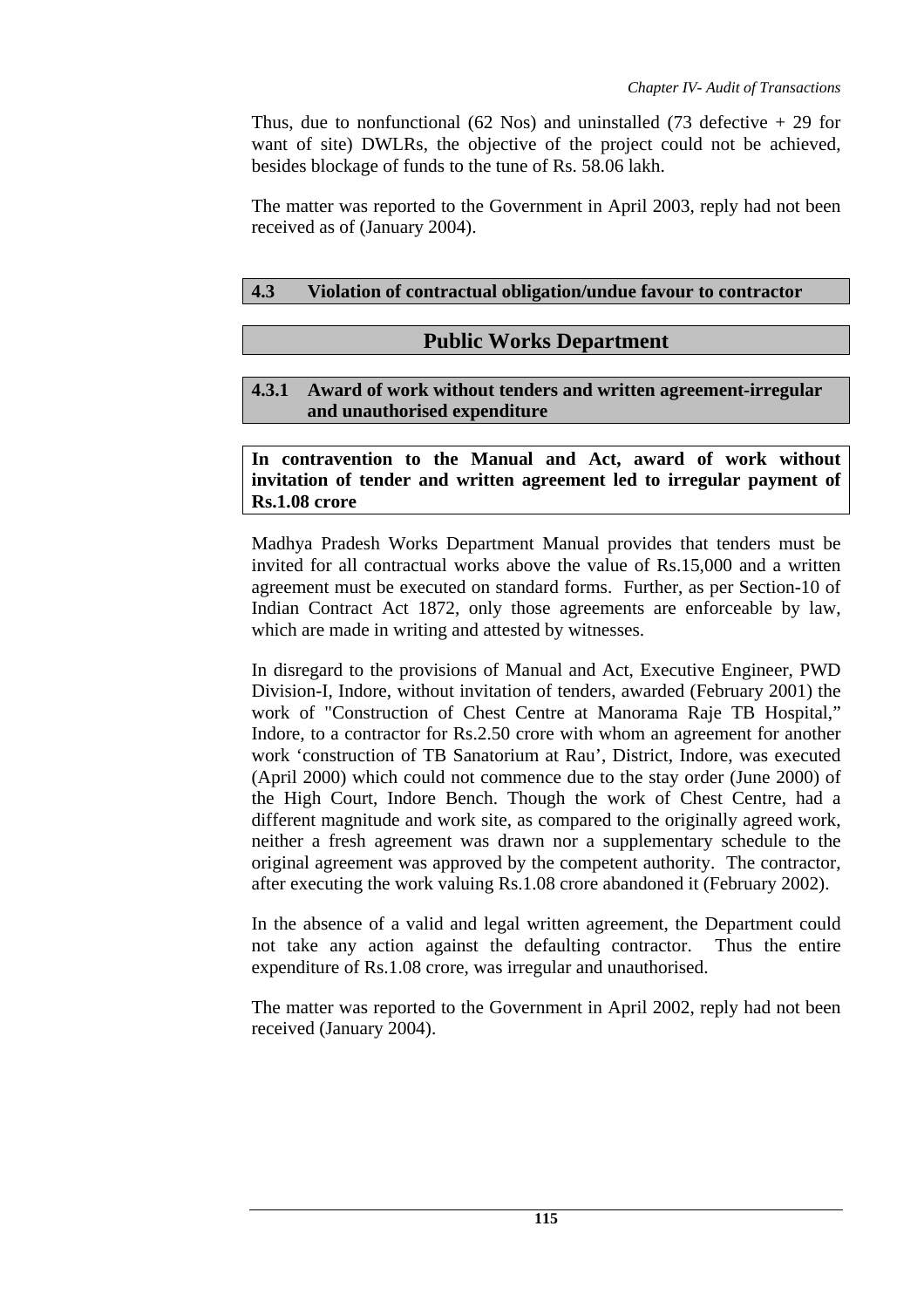#### **4.3.2 Irregular payment against lump sum contract**

#### **A supervising consultant engaged on a lump-sum contract of Rs.47.87 lakh was unauthorisedly paid an additional amount of Rs.79.99 lakh**

The construction of 800 bedded Sanjay Gandhi Memorial Hospital building at Rewa was taken up in October 1994.

A separate tender for supervision consultancy for the above work was finalised (December 1997) by the Medical Education Department. A lumpsum agreement for Rs.47.87 lakh with the supervision consultant was executed (February 1998) by the Executive Engineer, Public Works Division II Rewa with a stipulated completion period of 16 months. The contract, stipulated the following payment ceilings of the summary lump-sum price.

|                                 | (Rupees in lakh) |
|---------------------------------|------------------|
| Remuneration for basic services | 35.00            |
| Out of pocket expenses          | 9.05             |
| Computer software costs         | 0.75             |
| Misc. expenditure               | 3.08             |
| Total                           |                  |

Any extra payments over the prescribed ceilings were only admissible on execution of separate written agreements for works beyond the specified scope of services. Further, the contract specified the consultant to be liable for all taxes, duties, fees and other impositions as may be levied under applicable laws.

However, as the main building work and installation of medical equipments etc., could not be completed within 16 months, the Medical Education Department unilaterally extended (November & May 2001) the contract period of the supervision consultant (upto June 2001) without entering into any fresh agreement for extended scope of work.

Against the lump-sum contract amount of Rs.47.87 lakh, total running payment of Rs.1.28 crore was irregularly made (August 2001) to the consultant on pro-rata basis, without drawing fresh contract as stipulated in the contract. The extra unauthorized payments of Rs.79.99 lakh also included Rs.6.09 lakh towards service tax liabilities of the contractor inspite of specific stipulation in the agreement.

On this being pointed out in audit the EE stated (July 2002) that as the work could not be completed within 16 months, payment beyond 16 months was made on pro-rata basis in view of the time extension sanctioned by Medical Education Department.

<sup>&</sup>lt;sup>2</sup> the total of the break up shown as Rs.47.87 lakh (instead of Rs.47.88 lakh) in the agreement *has been adopted.*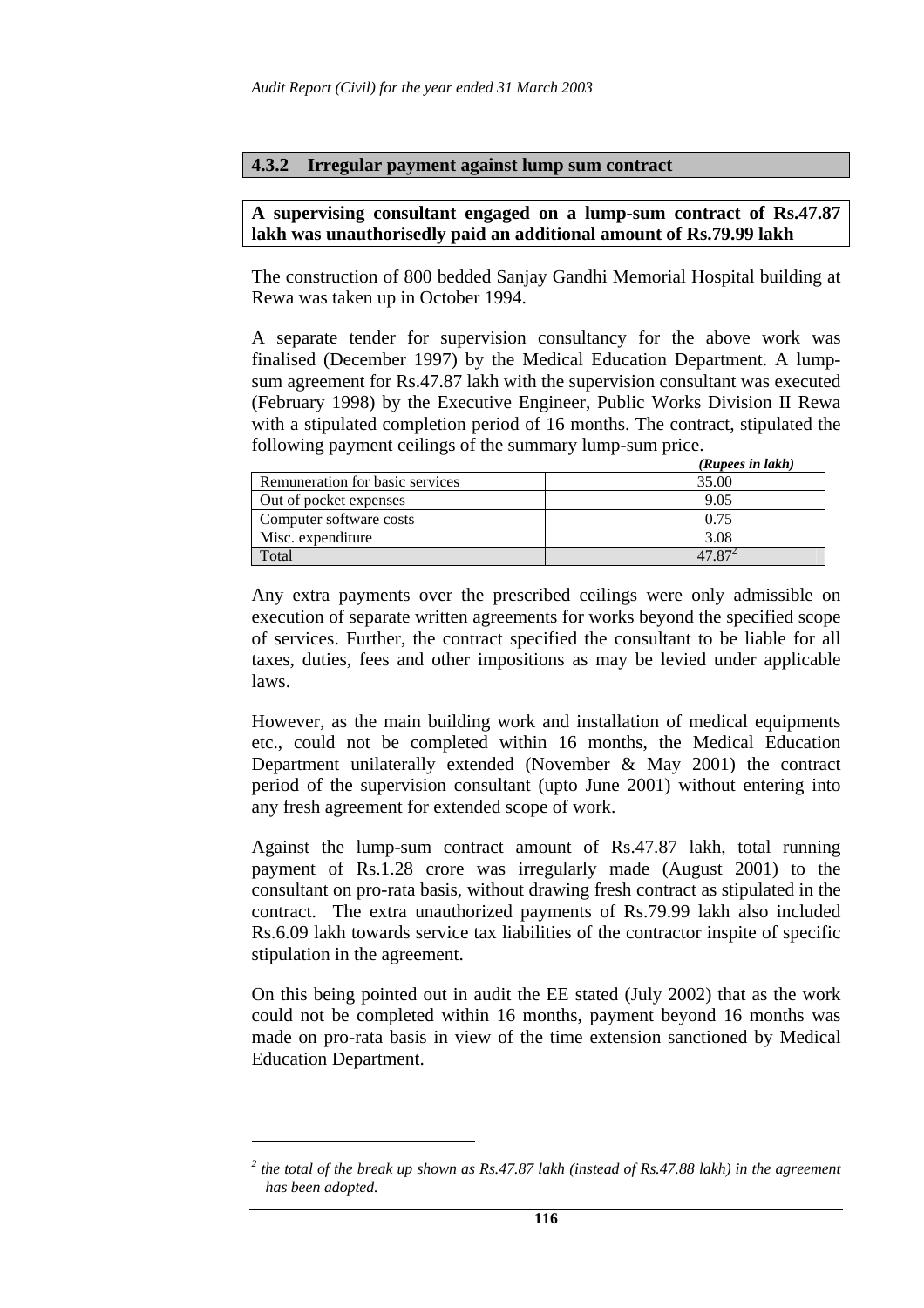The reply was not tenable because while granting extension of time beyond 16 months, no additional payment to consultant was sanctioned by Government. The nature of the contract of the Consultant were not repeatable on a proportionate basis.

The matter was reported to Government (June 2003); reply had not been received (January 2004).

### **4.4 Avoidable /excess /unfruitful expenditure**

# **Cooperation Department**

## **4.4.1 Avoidable interest liability on unutilised loan**

**Non-utilisation of a loan of Rs.7.67 crore resulted in avoidable extra interest liability of Rs.3.79 crore.** 

The National Cooperative Development Corporation (NCDC) sanctioned and released (February-March 1999) a margin money loan of Rs.7.67 crore to State Government for utilisation by Markfed<sup>⊗</sup>, Bhopal, for development of marketing activities of agricultural products. The loan was to repayable in 5 years with interest at 16.75 per cent per annum. Any default attracted a penal interest of 2.50 per cent.

Test-check (July 2002) of records of Registrar, Cooperative Societies (RCS), revealed that though the loan amount was received in March 1999, the State Government sanctioned it further to Markfed one year later, in March 2000. Even then, the loan was kept under Civil Deposits.

The amount when finally released to Markfed in August 2000, was not accepted by Markfed mainly because in the meantime the NCDC interest rate had come down to 14 per cent, from 16 August 2000. Markfed requested (November 2000) the RCS also to reduce the rate of interest to 14 per cent. The request was not acceded to and the amount was lying unutilised under Civil Deposits even as of June 2003.

As a result of the refusal of Markfed to accept loan due to delayed release, the State Government had also become liable to pay interest of Rs.6.15 crore @ 19.25 per cent per annum (interest plus penal interest) as of May 2003 besides delay in developing its marketing activities for which the loan was obtained. The Government replied (November 2003) that the amount remained in Civil Deposit with State Government and if the Government had to borrow the equal amount from market it would have had paid more amount as interest. The contention of the Government is not tenable as Government would have saved interest burden of Rs.2.36 crore if it would have availed the ways and means advances of Rs.7.67 crore from Reserve Bank of India.

<sup>⊗</sup> *Madhya Pradesh State Marketing Federation*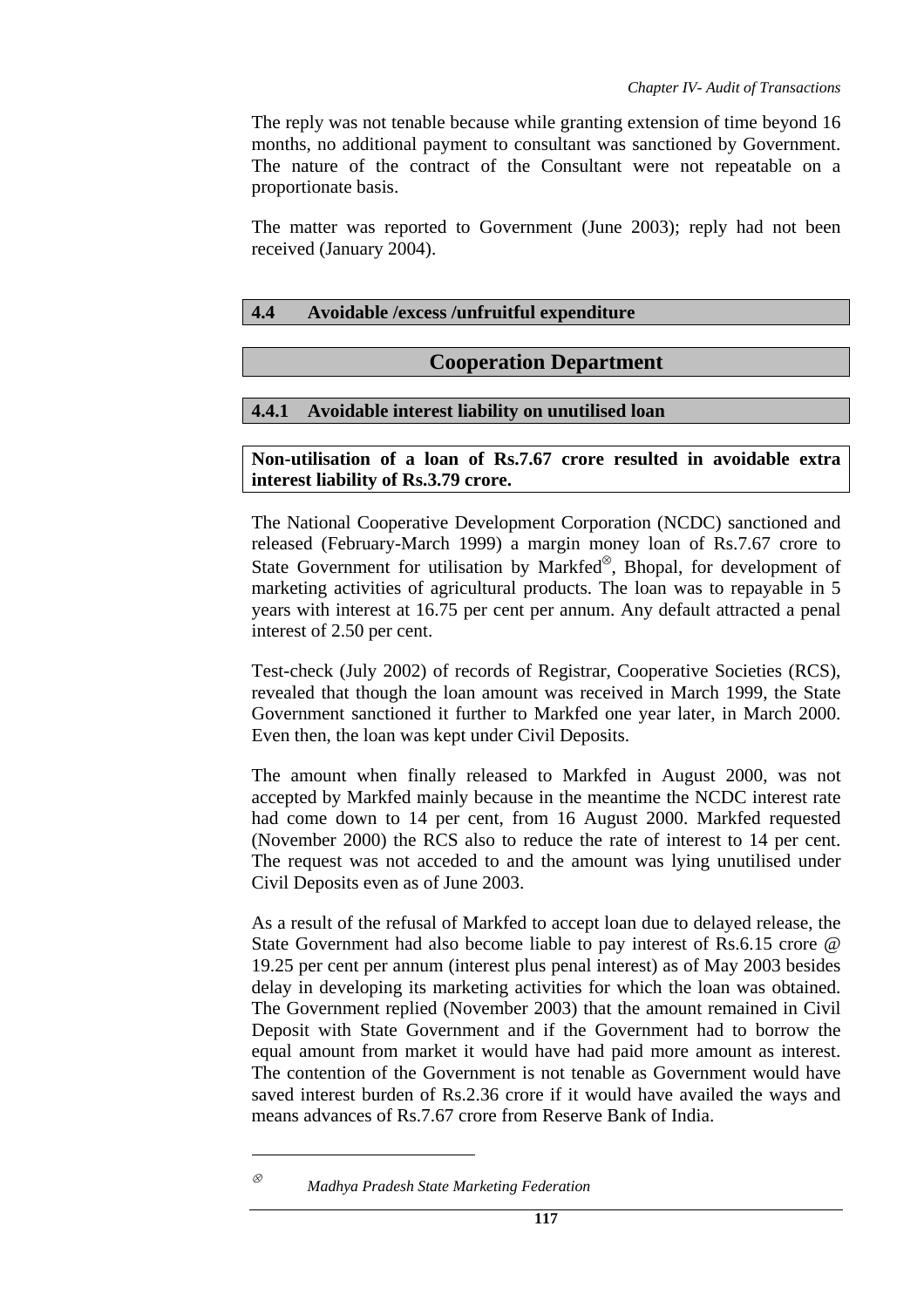# **General Administration Department**

### **4.4.2 Sanction of discretionary grants by Chief Minister**

**Discretionary grants of Rs.8.09 crore were sanctioned in 2969 cases without adhering to prescribed scales and objectives. Rs.5.52 crore were sanctioned in excess of prescribed monetary ceiling and utilisation certificates were not obtained for expenditure of Rs.14.48 crore out of total grants of Rs.14.52 crore sanctioned.** 

The Government notification issued under Book of Financial Powers in May 1982 regulated the objects, purposes and quantum of financial powers for sanction of discretionary grants to be paid to the institutions/individuals by the Chief Minister (CM), which inter-alia, provided that total amount of grant in a year will be restricted to Rs.2 crore (Rs.1 crore for the financial year 1998-99) and in a single case the grant should not exceed Rs.2 lakh. The grants may be sanctioned as per his discretion for public purposes and in public interest: to individual for medical treatment, education, as reward for honesty and bravery, incentive to meritorious and poor students, financial assistance for marriage of daughter of widow and released bonded labourers and to orphans/handicapped personnel and to institutions excluding institutions of political and religious nature.

Discretionary grants of Rs.14.52 crore were sanctioned by the Chief Minister during 1998-2003 covering 22931 beneficiaries as detailed below:

|              | (Kupees in lakn)                       |                  |                    |                     |                                |                                                                             |
|--------------|----------------------------------------|------------------|--------------------|---------------------|--------------------------------|-----------------------------------------------------------------------------|
| Year         | <b>Prescribed</b><br>annual<br>ceiling | <b>Allotment</b> | <b>Expenditure</b> | No. of<br>sanctions | No. of<br><b>beneficiaries</b> | <b>Excess over</b><br>ceiling<br><i>(percentage)</i><br>within<br>brackets) |
| 1998-99      | 100.000                                | 310.00           | 306.795            | 14                  | 917                            | 206.795 (207)                                                               |
| 1999-00      | 200,000                                | 200.00           | 199.990            | 13                  | 640                            |                                                                             |
| 2000-01      | 200,000                                | 225.00           | 225.00             | 24                  | 1072                           | 25.000(12)                                                                  |
| 2001-02      | 200,000                                | 200.00           | 188.817            | 129                 | 7581                           |                                                                             |
| 2002-03      | 200,000                                | 530.983          | 530.983            | 131                 | 12721                          | 330.983 (165)                                                               |
| <b>Total</b> | 900.000                                | 1465.983         | 1451.585           | 311                 | 22931                          | 562.778 (113)                                                               |

 $(n \cdot 11)$ 

The excess grant of Rs.5.52 crore was sanctioned in violation of the prescribed ceiling.

Scrutiny of individual sanctions released during 1998-2003 revealed following irregularities:

(a) Notification provided that grants may be sanctioned for public purpose alone for which expenditure could be incurred out of State revenues and does not specifically provide for release of grants to individuals/institutions located outside State. However, it was noticed that in 22 cases grants aggregating to Rs.46.34 lakh were sanctioned during 1998-2003 to individuals/ institutions outside the State of Madhya Pradesh as detailed in **Appendix XLV**. In these cases it was anticipated that the financial assistance outside the State would be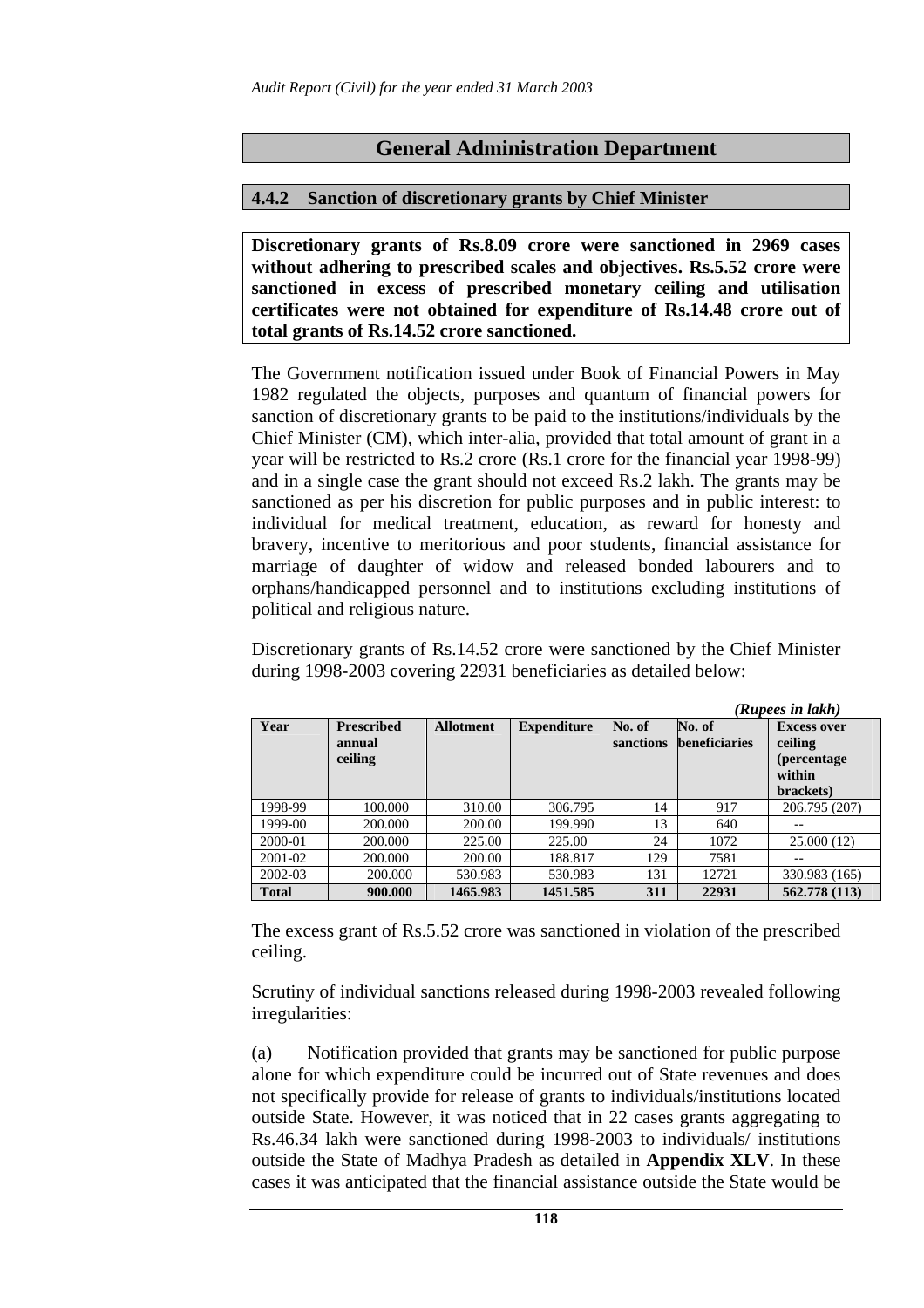provided for purpose of larger public interest like overcoming natural calamities or earthquake, floods or damage to properties etc. However it was observed that the assistance was provided to individual and institutions having very limited public cause.

(b) Notification also provided that amount sanctioned by the Chief Minister in any single case would not exceed Rs.2 lakh in a year. It was, however, noticed that in 10 cases mentioned in **Appendix XLVI**, grants of Rs.48.90 lakh were sanctioned. The excess amount sanctioned worked out to Rs.28.90 lakh.

(c) Notification specifically prohibited sanction of grants to institutions of religious or political nature. However, grants aggregating to Rs.7.15 crore were sanctioned in 2891 cases for religious purposes e.g. construction/renovation of temples or mosques, caste-based community halls and Dharmashalas, etc. as detailed in **Appendix XLVII**.

(d) Notification further provided that the grants may be sanctioned only for a specific 'public purpose'. However, in 45 cases, grants aggregating Rs.17.10 lakh were sanctioned as financial assistance (1998-99: Rs.13.35 lakh and 1999-2000: Rs.3.75 lakh) without recording the purpose for which the grants were sanctioned.

On the above irregularities being pointed out, the General Administration Department(GAD) replied (April 2003) that the rules empowered the CM to sanction grants by relaxing the rules and the grants were sanctioned under the enabling provisions of the notification by the CM at his discretion.

The reply of the Department was not acceptable as there was clear cut violation due to non-adherence of objects and prescribed scales. Further the provisions of notification were relaxed in a routine manner and not as an exception in release of Rs.8.09 crore out of total release of Rs.14.52 crore which cannot be termed as an exception.

Further as per the procedure prescribed, grants were to be disbursed to payees through Collectors of the districts concerned who were required to furnish utilisation certificates (UCs) alongwith the payees' stamped receipts (PSRs) to the Chief Accounts Officer.

The position of receipt of PSRs and UCs vis-à-vis the grants sanctioned during 1998-2003 was as follows:

|              |                               |                             |                                              | (Rupees in lakh)       |  |
|--------------|-------------------------------|-----------------------------|----------------------------------------------|------------------------|--|
| Year         | of<br><b>Amount</b><br>grants | <b>PSRs</b><br>received for | UCs received (including amounts<br>refunded) |                        |  |
|              | sanctioned                    |                             | <b>Ucs received</b>                          | <b>Amount refunded</b> |  |
| 1998-99      | 306.795                       | 11.80                       | 2.14                                         | 0.86                   |  |
| 1999-2000    | 199.990                       | 2.95                        | 0.50                                         |                        |  |
| 2000-01      | 225.00                        | 5.50                        |                                              | 0.05                   |  |
| 2001-02      | 188.817                       | 15.525                      |                                              | 0.25                   |  |
| 2002-03      | 530.983                       | 3.07                        |                                              | 0.13                   |  |
| <b>Total</b> | 1451.585                      | 38.845                      | 2.64                                         | 1.29                   |  |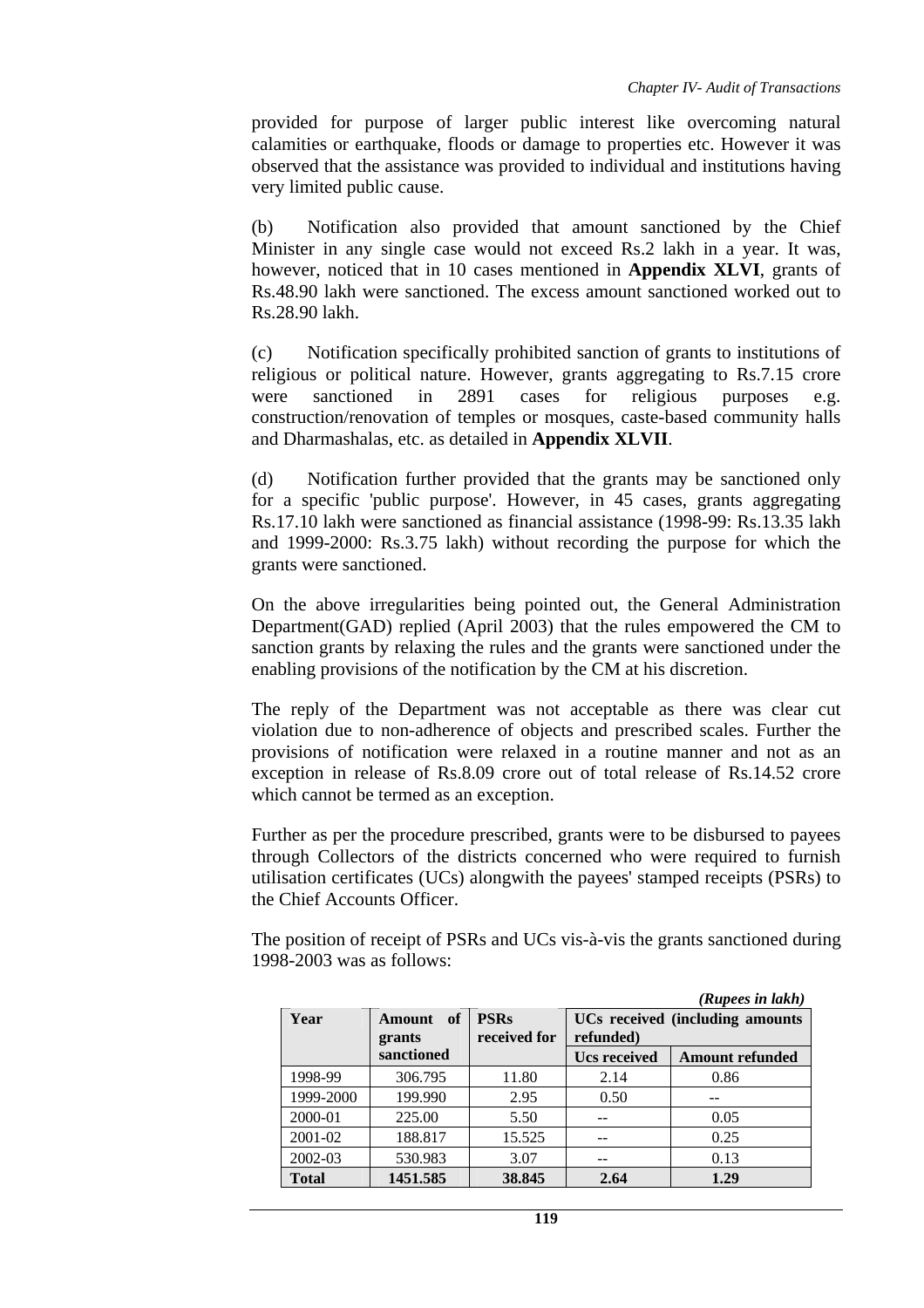#### *Audit Report (Civil) for the year ended 31 March 2003*

Thus PSRs and UCs for Rs.14.11 crore and Rs.14.48 crore respectively were awaited. The Accounts Officer, Vallabh Bhawan, stated (January 2003 and December 2003) that the Collectors were reminded for submission of the wanting PSRs and UCs. In absence of PSRs and UCs, it could not be ensured that the amounts were actually disbursed to the intended payees and also utilised for the intended purpose(s).

On the irregularity being pointed out, the GAD replied (April 2003) that wherever sanctions exceeded prescribed annual ceilings additional funds were augmented through supplimentary estimates to meet the additional requirement and that no excess expenditure was incurred. The fact, however, remained that expenditure incurred in excess of prescribed ceilings was not only irregular but in most cases, did not serve the purposes for which the scheme had been sanctioned.

# **Housing and Environment Department**

# **4.4.3 Delayed completion of bridge work resulted in avoidable expenditure besides unauthorised payment**

**The purpose of non consideration of low cost tender for construction of Retghat-Lalghati high level bridge and re-award of the work at abnormally high cost on grounds of urgency was defeated due to delay of 34 months. In addition there was irregular payment of escalation of Rs.47.07 lakh.** 

The work "Construction of High level bridge at Retghat-Lalghati Road was awarded (November 1996) on lump-sum contract for Rs. 9.20 crore to a contractor for completion in 18 months (April 1998) including rainy season. The contractor, however, could actually complete the work in November 1999 after 34 months and final bill for Rs. 10.22 crore was paid in February 2002.

A mention was made in paragraph 5.2 of the Report of the Comptroller and Auditor General of India- No.3 (Civil) for the year ended  $31<sup>st</sup>$  March 1998 that the lowest offer of a contractor for Rs.5.99 crore, accepted in August 1995, was later rejected (September 1995) by Government on the grounds of urgency. Subsequently (November 1996), an abnormally higher rate tender for Rs.9.20 crore was accepted by reducing the period of completion to 18 months (against the original 30 months), resulting in cost escalation by Rs.3.21 crore. Thus, while reduction in completion period by 12 months on grounds of urgency was rendered meaningless due to delay of 15 months in awarding the work to another contractor, the very purpose of abnormally high rate tender was also defeated due to further delay of 19 months even by the second contractor.

Scrutiny in audit (January2002) revealed further the following inconsistencies:

(a) In terms of clause 1.13 of the contract the Executive Engineer is competent to grant time extension without involving price escalation.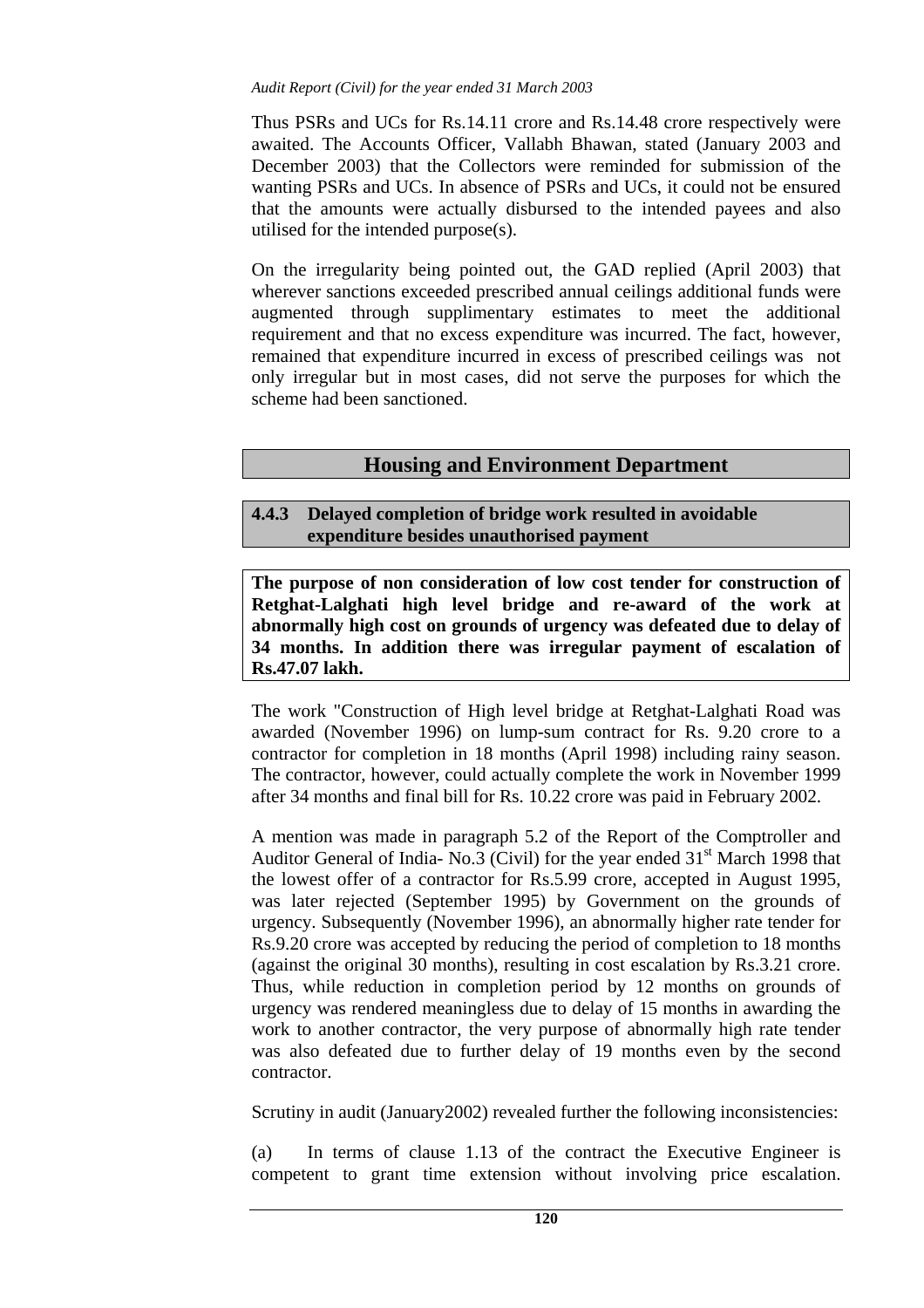However, for the purpose of payment of price escalation under clause 2.33, only the Superintending Engineer (SE) was competent to extend the operative period beyond the specified 18 months.

It was, however, noticed that the first time extension for 452 days (5 April 1998 to 30 June 1999) was sanctioned by the SE referring to 'clause 5' of the agreement which did not exist. The second time extension for 148 days (1 July 1999 to 25 November 1999) was belatedly granted (February 2002) by the EE under clause 1.13 of the agreement on grounds of deeper foundation depths of a few piers which was incidental to the work as per agreement clause. Neither the grounds nor the competence of EE qualified the extended period for payment of price escalation, as the belated time extension was granted for the purpose of completion and had no relation with the payment of price escalation. In spite of these inconsistencies, the contractor was irregularly paid price escalation of Rs.47.07<sup>3</sup> lakh during extended period.

On being pointed out (January 2002) the Controller of Buildings justified payment of escalation and stated (January2002) that delay was attributable to the department on the counts like shifting of HT line, death of a labour during execution, depth of piers etc. for which contractor was not responsible, hence payment of escalation was justified. Reply was not tenable because the department had accepted a high rate tender on the plea of urgency of work which had not served the purpose as the department themselves were responsible for the delays for which they had to pay additional amounts to the contractor.

The matter was reported to the Government in June 2003; reply had not been received (January 2004).

# **Medical Education Department and Bhopal Gas Tragedy and Rehabilitation Department**

### **4.4.4 Avoidable expenditure on electricity charges**

#### **Incorrect estimation of contract demand resulted in avoidable expenditure of Rs.2.31 crore on electricity charges.**

Kamla Nehru Hospital of Gas Rahat Department, Bhopal (KNH) started providing medical care to Bhopal Gas Tragedy victims from January 2000, which was earlier being done by the Hamidia Hospital (HH) under Medical Education Department. Superintendent, HH, had entered (August 1995) into an agreement with Madhya Pradesh Electricity Board (MPEB) for supply of

*<sup>3</sup> Rs.74.28 (-) (13.95/462.73 x 920) = Rs.47.07 lakh* 

*Value of work done upto April 1998 Rs. 462.73 lakh.* 

*Escalation paid upto April 1998 Rs.13.95 lakh.* 

*Admissible escalation entire value of work = 920 x 13.95/462.73 =Rs.27.71 lakh.* 

*Escalation Actually paid Rs.74.28 lakh*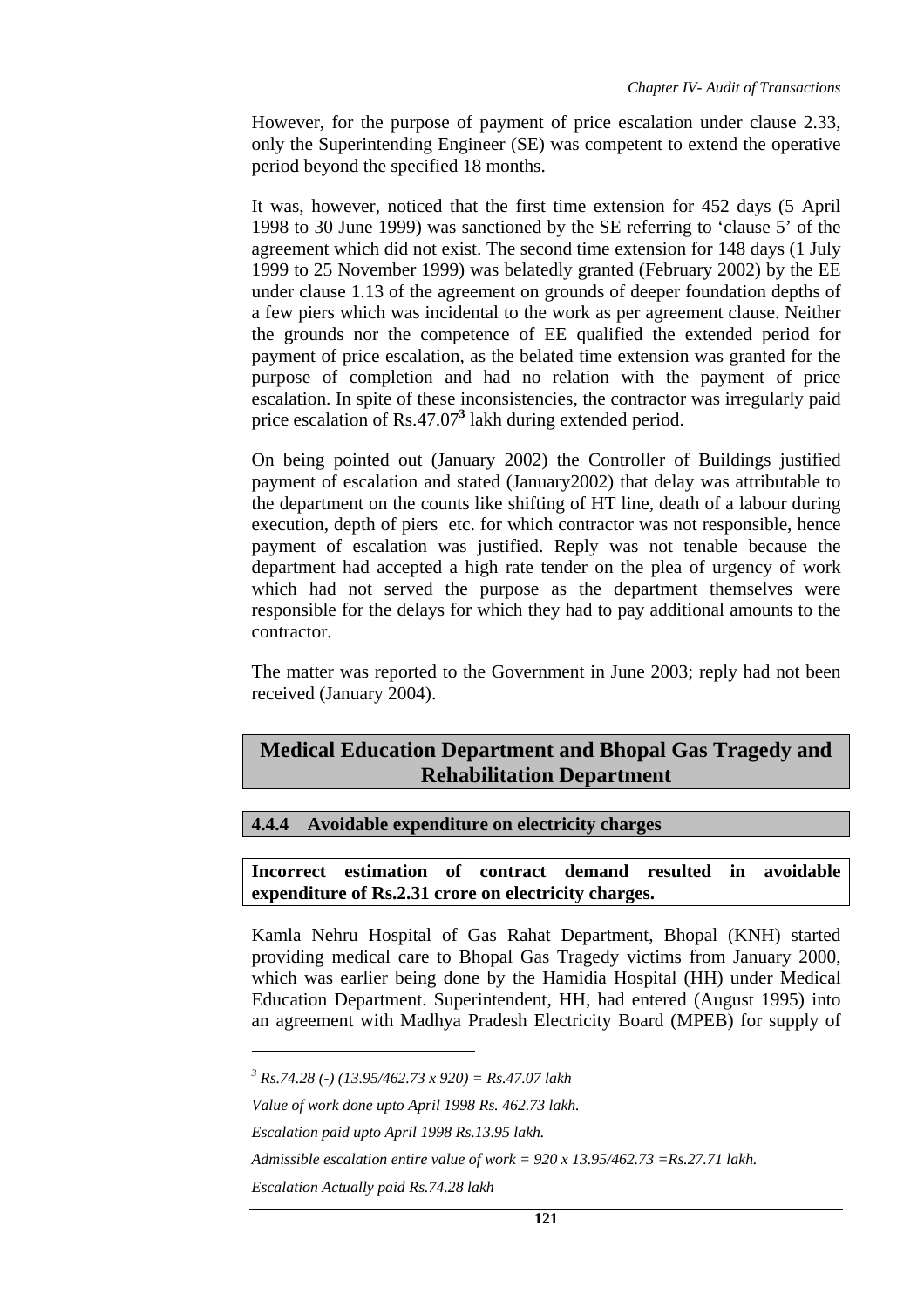556 KVA per month and the bills were payable on the basis of consumer's actual demand or 75 per cent of the contract demand, whichever would be higher during the month.

Test-check (February 2002) of the records of Superintendent, KNH, and further information collected in June 2002 and August 2003 revealed that Superintendent, HH, had entered (March 1999) into a revised agreement for 2223 KVA from January 2000, inclusive of the requirement of KNH without assessing the actual requirement. The actual power consumption, however, during January 2000 to August 2003 ranged between 216 KVA and 744 KVA only. MPEB raised, an additional demand of Rs.2.31 crore on the basis of 1667 KVA for the period and the payment was made by HH (Rs.1.31 crore) and KNH (Rs.1 crore) in the ratio of 55:45 as per a decision taken by the Government in November 2001.

On this being pointed out, Superintendent, KNH, stated in February-June 2002 that agreement for HT connection was executed by HH prior to commissioning of KNH and action to revise the agreement would be taken after assessing the actual requirement and obtaining guidance from higher authorities. Government of Madhya Pradesh (Bhopal Gas Tragedy and Rehabilitation Department) replied in October 2003 that matter was taken up (May 2003) with Medical Education Department to initiate action against Superintendent, Hamidia Hospital Bhopal for the lapse. However no action was taken to revise the demand or to obtain separate connections so far (October 2003).

The extra payment of Rs.2.31 crore till July 2003 could have been avoided had the actual power consumption been properly assessed before entering into the agreement for revision of contract demand to 2223 KVA or a separate connection taken by KNH after assessing its own requirement. The extra liability will continue to arise till no corrective action is taken.

The matter was referred to Medical Education Department in September 2003; reply had not been received (December 2003).

# **Narmada Valley Development Department**

## **4.4.5 Avoidable cost due to incorrect provision of levelling course**

**Unwarranted execution of PCC over newly widened granular portion of two roads resulted in avoidable extra cost of Rs.64.61 lakh** 

The work of widening and strengthening of two roads (Anjad-Thikri road and Kukshi-Shinghana road) was awarded to contractor  $A \& B$  at the total cost of Rs.7.59 crore.

According to clause 501 of MORT&H specification " a Profile Corrective Course (PCC) is essentially a pavement base material course for correcting the existing pavement profile which has either lost its shape or has to be given a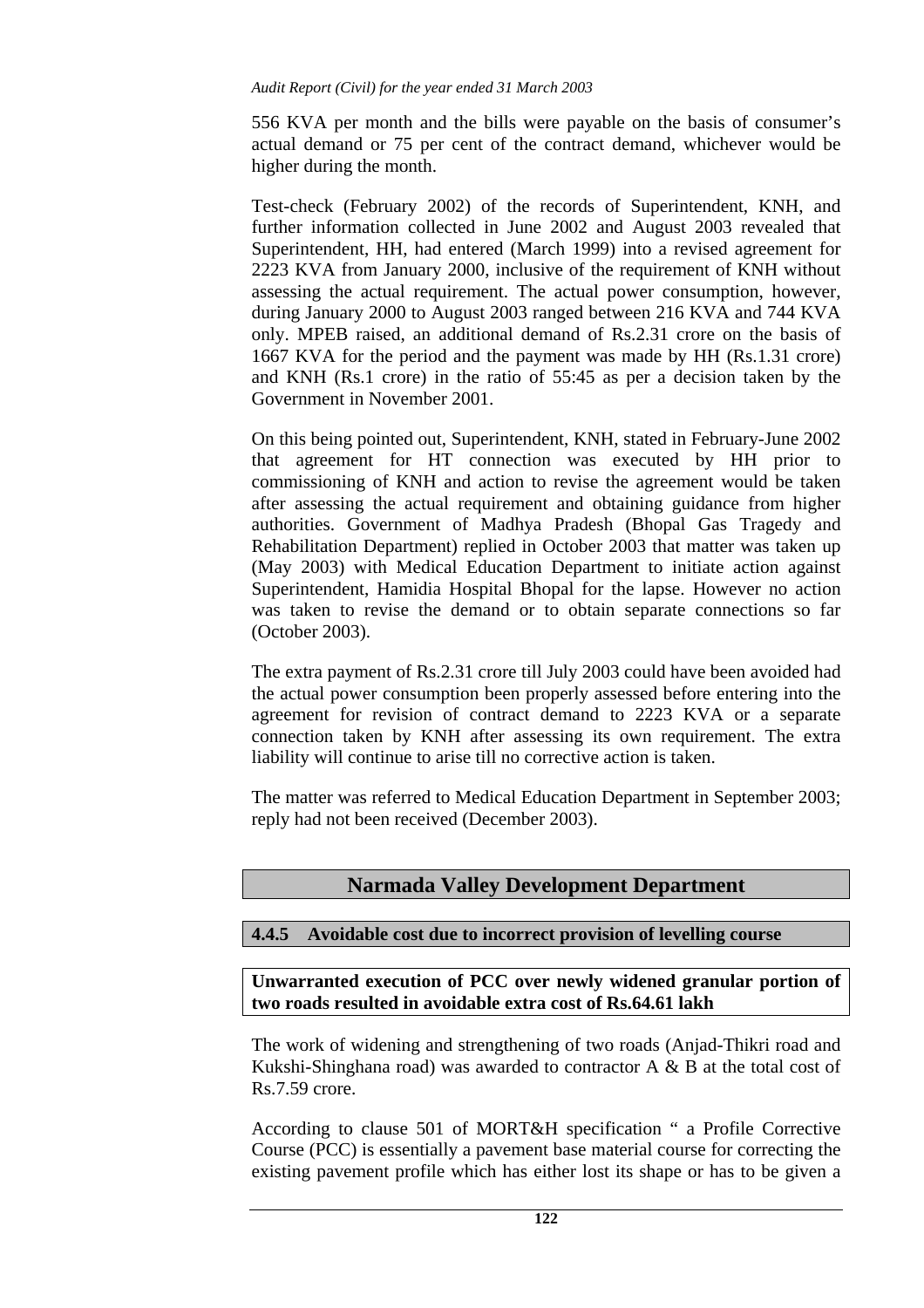new shape. Further PCC should be provided of the same specification as the layer over which it is to be laid.

Audit scrutiny revealed that the agreement provided for 15260 cu.m. PCC of specified thickness of 50 mm over the entire carriageway. Out of this 8720 cu.m. PCC with bituminous material over newly widened granular portion of road covering  $180480 (86400 + 94080)$  sqm area was un-necessarily provided in the widened portion of 2 meter. This was not required as per MORT&H specification which resulted in extra cost of Rs.64.61 lakh on the work executed and paid up to last bill to the contractors.

On being pointed out in audit (April 2003), CE, NVDA replied (May 2003) that PCC was provided as levelling course as per sanctioned estimate and applied to make the profile correction on full width of carriageway.

Government, to whom the matter was reported (April 2003 and June 2003) endorsed the reply of CE. The reply was not tenable as it was not in conformity with MORT&H specification, according to which PCC is essentially for correcting existing profile which has gone out of shape or has to be given a new shape. It is not meant to strengthen a newly constructed road. The newly constructed WBM in the widened portion should have been levelled to synchronize with the lines and grades of PCC in the existing carriageway. Thus provision of PCC on the newly constructed WBM in the estimate itself was incorrect.

# **Panchayat and Rural Development Department**

## **4.4.6 Excess distribution of food grains under Mid-day Meals Scheme**

**Excess distribution of 7279 quintals of food grains costing Rs.60.41 lakh under Mid-day Meal scheme 2001-02 was noticed** 

The scheme of Nutritional Support to the students of Primary schools, popularly known as Mid-day Meal Scheme, was launched by Government of India (GOI) in August 1995.

The Scheme covered students of Class I to V of schools run by government/government aided institutions and local bodies. According to the scheme the schools not providing hot cooked food, were required to provide food grains @ 3 kg per student per month subject to attendance above 80 per cent for 200 school days. The entitlement was for 10 months (July to April) during an academic year.

Test-check (June 2003) of records of Chief Executive Officer (CEO), Zila Panchayat, Rajgarh revealed that during August 2001 to March 2002, against the admissible required quantity of 24844 quintals of food grain for schools functioning under Community Development Blocks (CDBs), the quantity reported in monthly progress reports as distributed by CDBs was 32,123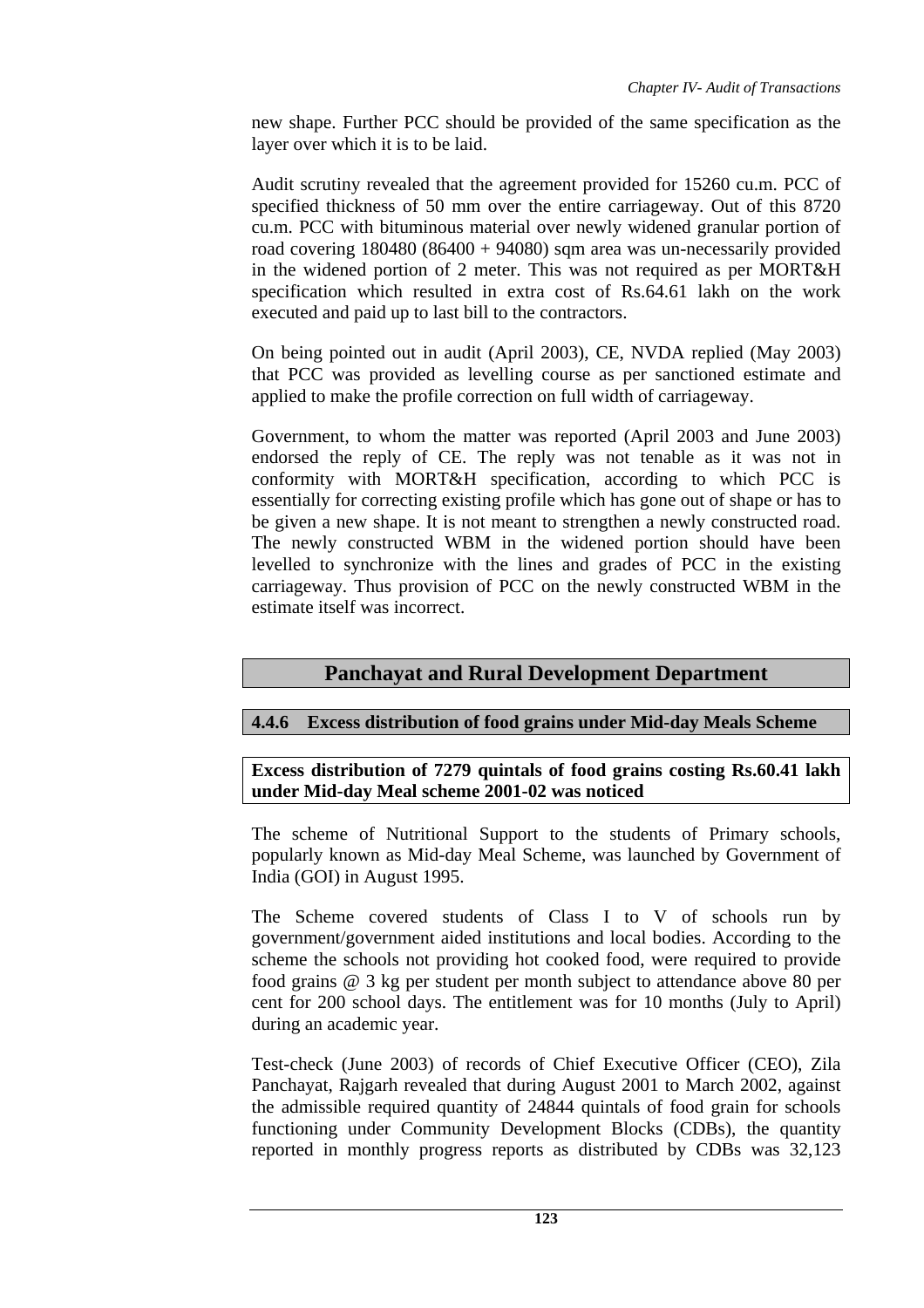**.** 

quintals to 828134 students as detailed in **Appendix XLVIII**. This resulted in excess distribution of 7279 quintals costing Rs.60.41 lakh.

The CEO stated (June 2003) that the grains were distributed as per State Government orders of January 1998. The reply was not relevant and tenable as these orders provided for distribution @ only 3 kg per student per month, as envisaged in the original scheme.

# **Public Health Engineering Department**

### **4.4.7 Avoidable extra expenditure on providing richer cement concrete mix**

### **Richer cement mix grade M-15 in laying of pipe line resulted in avoidable expenditure of Rs.27.13 lakh.**

The Civil works for laying, jointing and commissioning of pipeline of various diameter, estimated to cost Rs.1.35 crore, were awarded (1999-2000-01) under 13 percentage rate contracts at 94.4 to 97 per cent above PWD, SOR (April 1993) in 2 contracts and 59 to 75 per cent above SOR (January 2000) in remaining 11 contracts. The agreements, inter-alia, included an item of cement concrete Mix M-15 using 20 mm aggregate for 2826.662 cum in plinth and foundation.

Scrutiny in audit revealed that the quantity of cement concrete M-15, abnormally exceeded to 9368.90 cum. Out of this total quantity, 5854.80 cum was used in nalla/river portion , 1353.60 cum in road crossings and 2159.18 cum for pipe encasing. Where the R.C.C. saddle supports or anchorage could have been provided with a leaner mix of M-10 grade concrete, the Executive Engineer , Fluorosis Control Project Division, Alirajpur, even without approval of competent authority, indiscriminately used richer mix of M-15 grade cement concrete, resulting in avoidable extra expenditure of Rs.27.13 lakh.

On being pointed out, the Chief Engineer PHED, Indore Zone, Indore, admitted (July 2003) that leaner concrete could have served the purpose and agreed with Audit that prior assessment and approval from competent authority should have been obtained before execution.

The matter was reported to the Government in May 2002; Government accepted (September 2003) the audit observation and stated that responsibility for the extra cost was being fixed.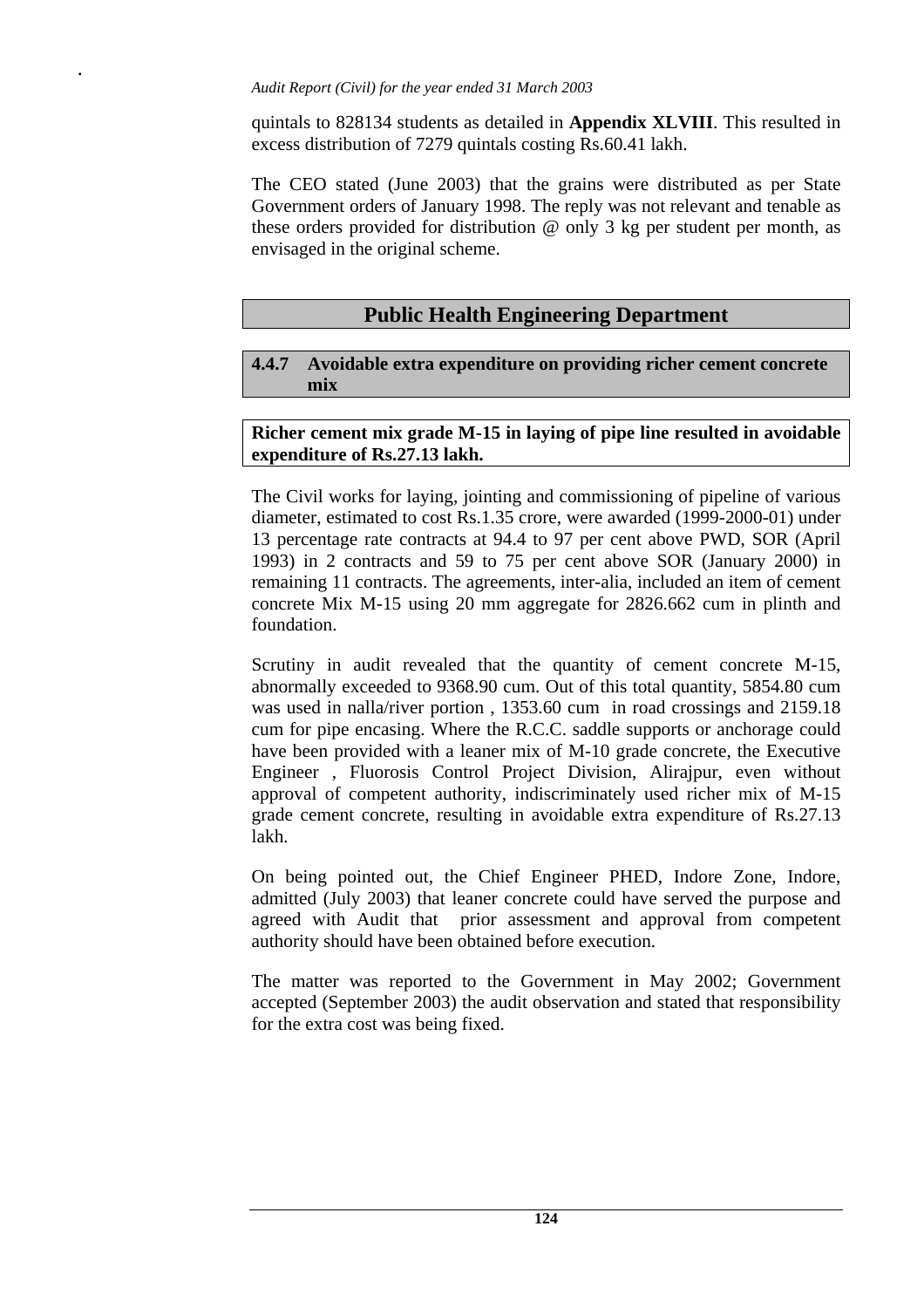# **Public Relations Department**

#### **4.4.8 Undue financial assistance to news agencies and periodicals**

**Payment of bills for advertisements without ensuring that the newspapers had implemented the recommendations of the Wage Boards as required, resulted in excess payment of Rs.1.53 crore to 32 newspapers.** 

As per a gazette notification issued in March 1997 by State Government in Public Relation Department, a deduction of 15 per cent was to be made from advertisement dues of newspapers, which had not implemented the recommendations of the Wage Boards appointed by Government of India for determining the wages of the journalists and other non-journalist newspaper employees.

Test-check (September 2001) of the records of the Commissioner, Public Relations (Commissioner) and further information collected in October 2002 and April 2003 revealed that payments of Rs.10.22 crore were made to 32 newspapers as advertisement charges during 2000-01 to 2002-03 without effecting the said recovery of Rs.1.53 crore even though the newspapers had not implemented the recommendations of the Manisana Wage Board. This led to an excess payment of Rs.1.53 crore to these newspapers.

The Commissioner Public Relation Department attributed (September 2001 and June 2002) the non-deduction to non-receipt of the details of newspapers which had not implemented the recommendations of the Wage Board from the Labour department. He further stated (September 2003) that the matter of amending the provision stipulating 15 per cent deduction was under consideration of the Government. However, no document was furnished in support of the reply. The Labour Commissioner, MP, Indore, on the other hand claimed (September 2003) that no responsibility lay on him requiring him to intimate the position of implementation or otherwise of the recommendations of the Wage Boards to the Public Relations Department.

The reply was not tenable as the Commissioner could have approached the Government in Labour Department through his own Administrative (Public Relations) Department, or asked the newspaper concerned to provide the proof of having implemented the recommendations.

The matter was referred to Government in December 2001; reply had not been received (September 2003).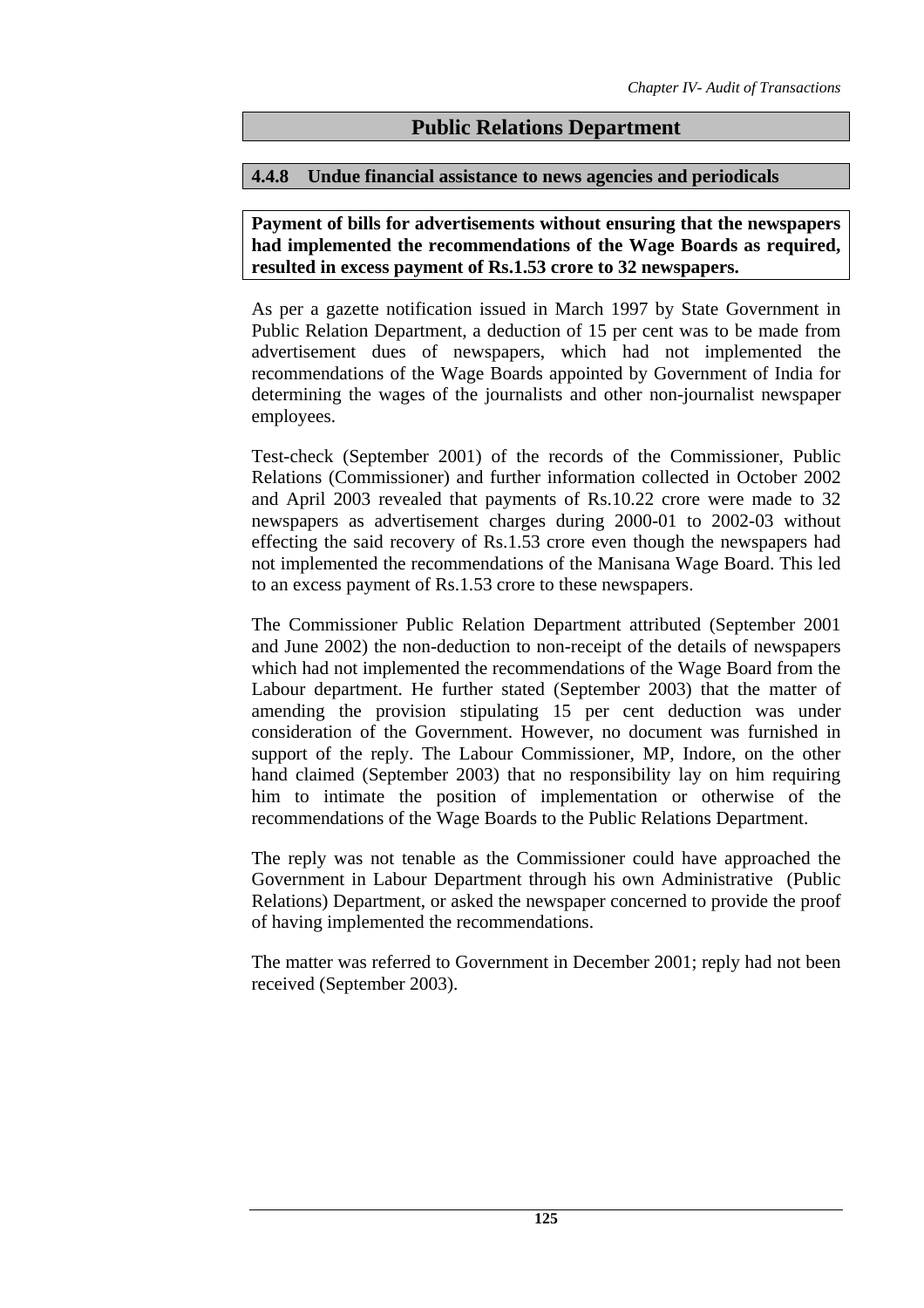# **Public Works Department**

### **4.4.9 Avoidable extra expenditure on substitution, incorrect specification and excess payment to contractor**

**Unwarranted substitution of item of work and adoption of incorrect specification led to avoidable extra expenditure of Rs.37.26 lakh. Nonregulation of rate for additional quantities also resulted in excess payment of Rs.7.89 lakh.** 

The work of "widening of existing single lane to two lane carriageway from km 48 to 67 on National Highway No.12, approved (March 1996) for Rs.2.80 crore by MORT&H was put to tender (December 1996) on item rate for Rs.2.98 crore by the SE, PWD (NH) Circle, Indore. Lowest offer of Rs.1.93 crore (35.165 per cent below) was accepted (July 1997). The work was completed in December 2000 and the final bill of the contractor for Rs.2.76 crore was paid in February 2001. Scrutiny in Audit revealed the following inconsistencies:-

(i) The sanctioned estimates provided for a single coat surface dressing over an area of 67975 sqm. During the course of execution and on contractor's own volition, the item was substituted by 20 mm thick open graded premix carpet (OGPC) which was provided as a leveling course. The SE on the recommendation of Resident Officer (RO) of the Ministry, sanctioned (January 1999) a supplementary schedule for Rs.12.58 lakh. While recommending substitution, the RO mentioned that financial implication arising out of substitution must be got approved from the Ministry. Approval was not obtained and thus this expenditure of Rs.12.58 lakh was improper.

(ii) The estimate provided that item of OGPC was meant for Profile Corrective Course (PCC) on an average thickness of 35 mm. MORT&H specifications stipulate that where the maximum thickness of PCC was not more than 40 mm, the PCC shall be constructed as an integral part of the overlay course. However, in case of thickness of more than 40 mm, the same shall be constructed as a separate layer of leveling course. Accordingly, the thickness of PCC being 40 mm, it should have been constructed as an integral part of overlay (wearing) course by sealing it without any further course. It was, however, observed that OGPC was followed by Mix Seal Surfacing (MSS) which was another wearing course. Execution of superfluous MSS wearing course was not only contrary to the specifications but also resulted in avoidable extra expenditure of Rs.24.68 lakh (Rs.29.92 lakh incurred on MSS (-) Rs.5.24 lakh required for seal coat).

(iii) The schedule of quantities forming part of agreement provided for 982.62 cum OGPC. However, due to substitution of the originally envisaged work of surface dressing by OGPC, the quantity of OGPC during execution exceeded 2366.31 cum (139.11 per cent). The agreement provided for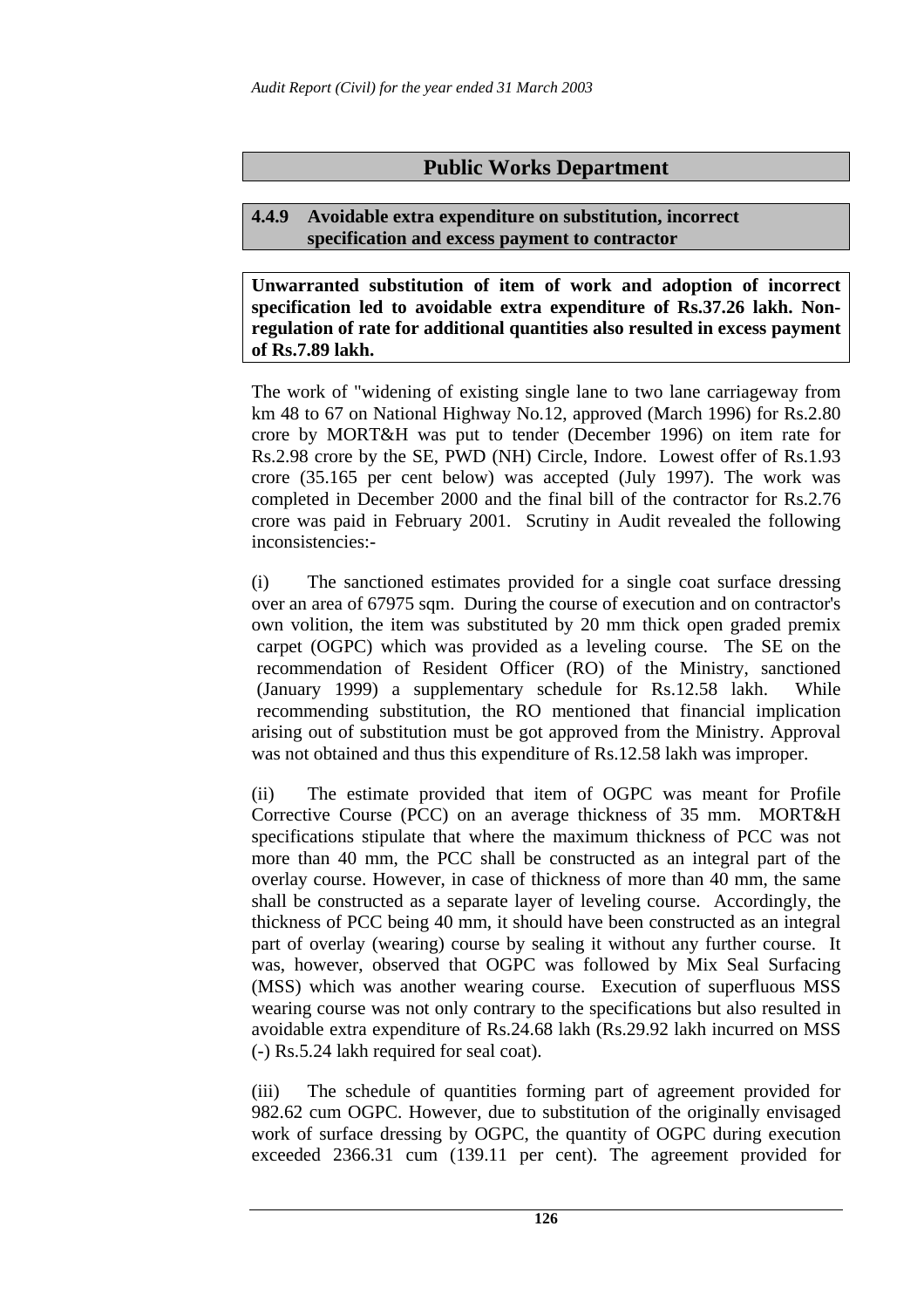regulation of rate for additional quantities beyond 30 per cent on the basis of rates provided in SOR plus/minus over all tender percentage.

It was, however, observed that the contractor was paid for the entire quantity at his quoted rate of Rs.1600 per cum as against  $\overline{R}$ s.875.27<sup>4</sup> per cum payable in terms of agreement. Non-regulation of rate had, thus, resulted in excess payment of Rs.7.89 lakh.

On these being pointed out (October 2001), Executive Engineer, NH Division Biora stated (October 2001) that item of surface dressing was substituted by competent authority and SE was competent to fix and sanction rate for any item. Further, 20 mm thick OGPC was provided without seal coat, hence MSS was done to seal the OGPC due to heavy traffic.

The reply was not tenable because approval of substitution involving extra expenditure of Rs.12.58 lakh was not obtained from Ministry. Further, application of two wearing courses (OGPC and MSS) did not conform to the MORT&H specifications. The work of sealing of OGPC by MSS was not specified in MORT&H specification. Thickness of PCC being 40 mm, was to be done as an integral part of OGPC overlay course without any further wearing course (MSS) over it.

The matter was reported to Government in April 2003; reply had not been received (January 2004).

### **4.4.10 Extra expenditure on item of works executed contrary to the specifications**

**Execution of tack coat using paving bitumen instead of bituminous emulsion was contrary to the specifications besides an extra cost of Rs.26.48 lakh on four works** 

MORT&H specifications, while dispensing with use of paving bitumen in tack coat since 1995, provides use of bituminous emulsion  $\omega$  2.5 kg per 10 sqm to 4 kg/10 sqm on Black Topped (BT) and Granular road surfaces respectively. Despite this, in the schedule of rates (SOR-2000) issued by Engineer-in-Chief, the item of tack coat using paving bitumen  $\omega$  5 kg to 10 kg per 10 sqm was reintroduced.

Scrutiny of four percentage rate contracts awarded during 2001-02 for strengthening/widening of 87.06 km roads of Raisen District at 4.01 to 7.20 per cent below the SOR by EE, PWD, Division Raisen, disclosed that work of tack coat using paving bitumen was executed and contractors were paid @ Rs.6.20 to Rs.14.80 per sqm as against Rs.4 to Rs.7 per sqm payable for emulsion.

 $875.27 =$  Rs.1350/- SOR rates minus 35.165 per cent being tender percentage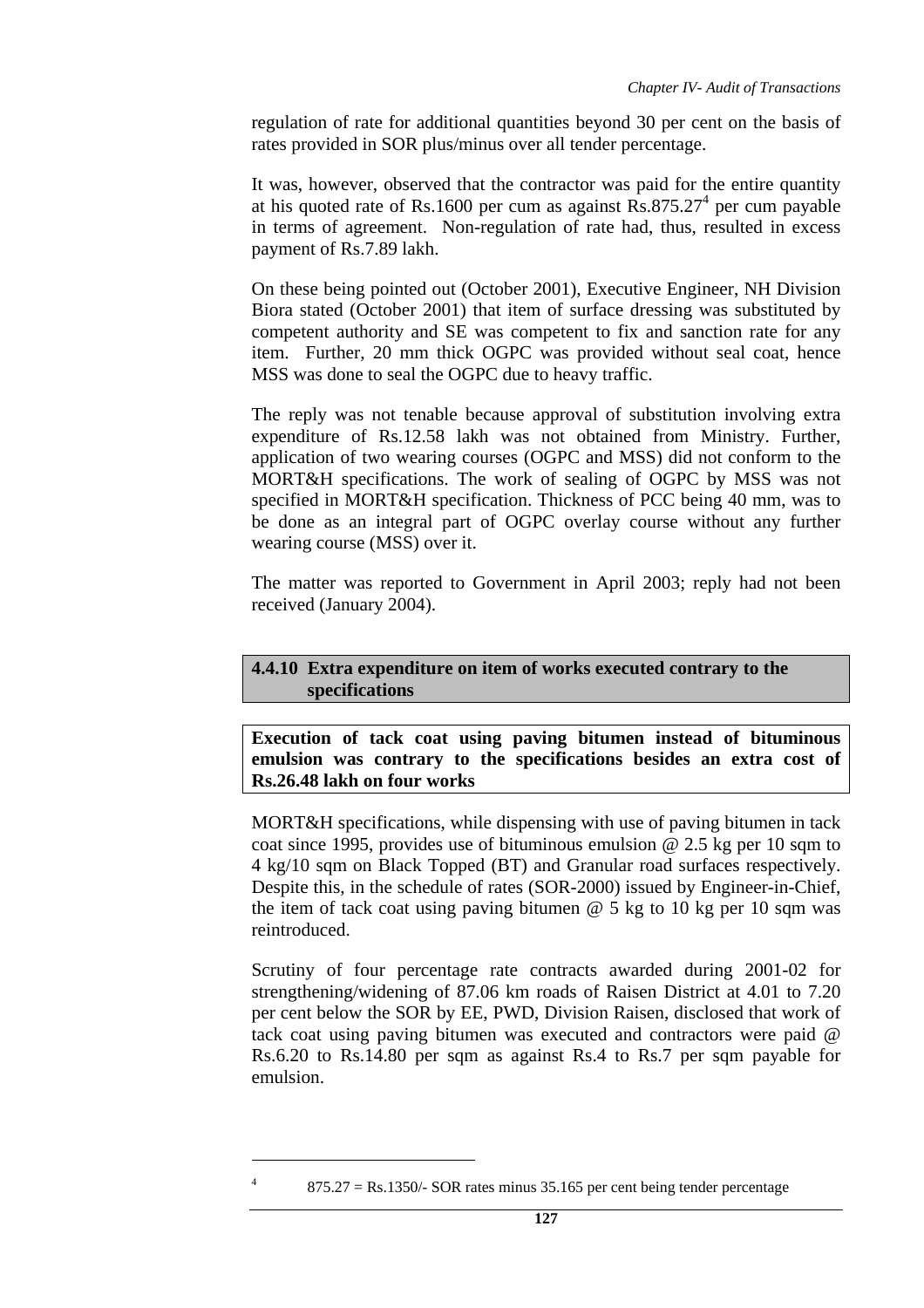Re-introduction of item of tack coat using paving bitumen was not only costlier but was also contrary to the MORT&H specifications, and resulted in extra cost of Rs.26.48 lakh on 4 works.

On being pointed out (November 2002), EE stated that work was executed as per agreement. The reply was not tenable because provisions made in the agreement did not conform to the specifications.

The matter was reported to Government in February 2003; reply had not been received (January 2004).

### **4.4.11 Avoidable expenditure on re-execution of damaged work**

**Re-execution of damaged work owing to default of a contractor resulted in avoidable expenditure of Rs.76.38 lakh besides non recovery of Rs.15.65 lakh.** 

The work "Improvement of riding quality of pavement" (IRQP) in km 161 to 174 of NH 12 with PAC of Rs.2.73 crore was awarded (November 2000) to a contractor "A" at 6.6 per cent below SOR- August 1999 stipulating completion in four months.

The agreement provided for execution of: (i) 75 mm thick Built-up spray Grout (BUSG), to be followed by (ii) 50 mm thick Bituminous Macadam (BM), and finally sealed by (iii) 25 mm thick Semi-dense Bituminous concrete (SDBC). However, the contractor executed BUSG in the entire 14 kilometer stretch, BM in only 6 kilometers and SDBC in merely one kilometer as of June 2001. The remaining kilometers were neither covered with SDBC nor with provisional seal coat at contractor's cost of Rs.15.65 lakh'. Eight Running Bill for Rs.1.56 crore was paid to the contractor (June 2001). Despite extension (October 2001) of time upto 31 December 2001 (reserving the right to impose penalty for delay), the contractor failed to resume the work after June 2001. After issue of show cause notice (January 2002), the contract was terminated (February 2002) by the Executive Engineer NH Division, Obaidullagunj at the risk and cost of the contractor.

According to MORT&H specification (forming part of the agreement), the layers of BUSG and BM should be immediately paved with final layer of SDBC before opening the road to traffic. If immediate laying of SDBC is not possible, at least a 6 mm seal coat should be provided as a process incidental to the work, at contractor's cost, before allowing traffic.

Audit scrutiny (September 2002) revealed that the newly laid BUSG and BM surface was allowed to traffic by the department for two rainy seasons without execution of SDBC or seal coat, and as a result, the entire stretch of road (14 kilometers) sunk and was damaged. Though the contractor was asked (August 2001 and January 2002) to repair the damaged work, he refused. The balance work evaluated at Rs.1.21 crore was awarded (April 2002) to another contractor "B" at 0.12 per cent below SOR involving extra cost Rs.11.96 lakh. Simultaneously, the work of repair of damaged road and execution of one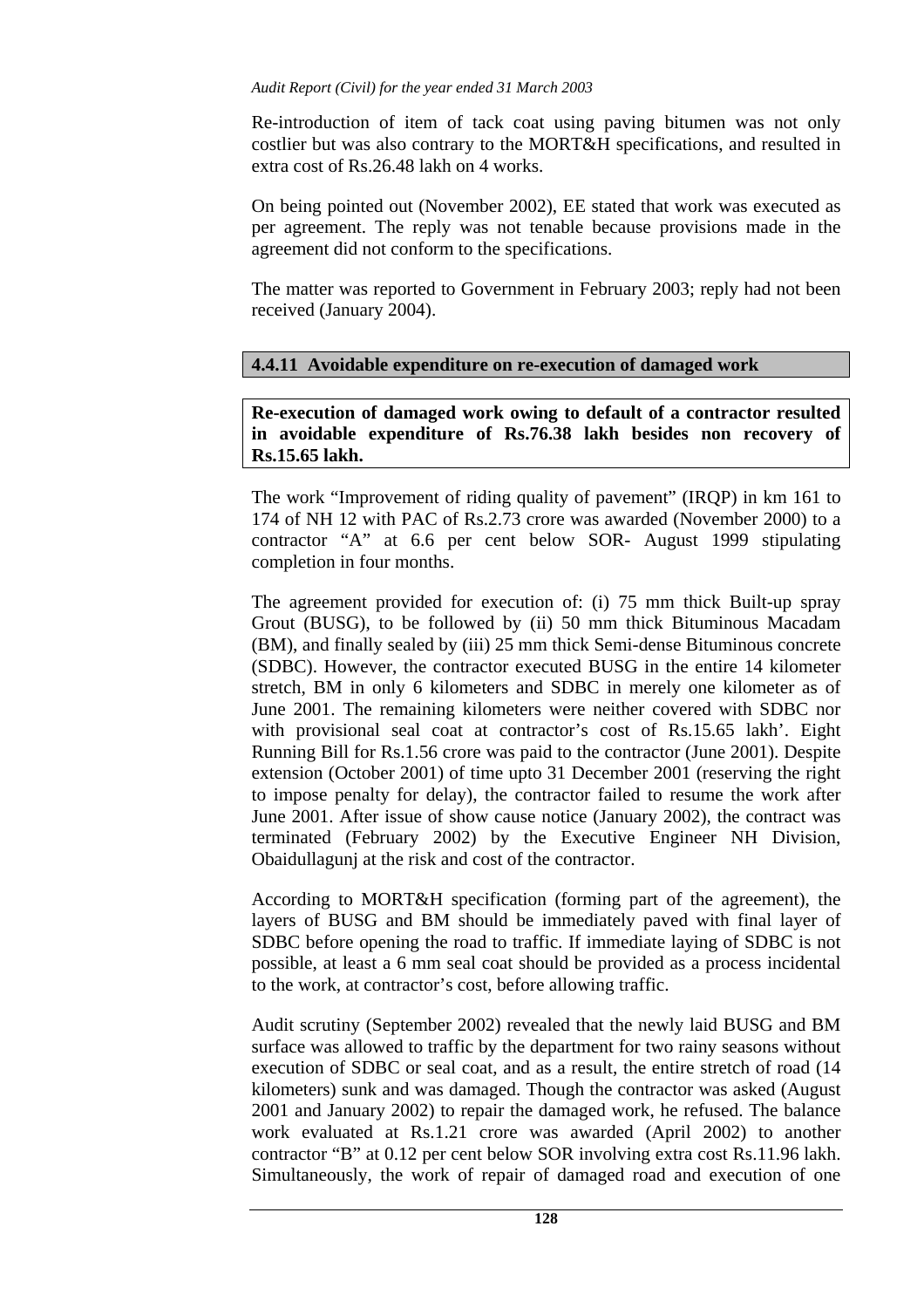additional course of BUSG in the entire stretch from Km 161 to 174 costing Rs.79.51 lakh was awarded (January 2002) to yet another contractor "C" at 13.1 per cent below SOR. Final Bill for Rs.76.38 lakh was paid to him (March 2002).

The additional layer of BUSG, in violation of MORT&H specification, was apparently necessitated to restore the sunken crust. Thus, re-execution of work abandoned by contractor "A" resulted in avoidable expenditure of Rs.76.38 lakh, besides non–recovery of Rs.15.65 lakh towards seal coat which he failed to execute at his own cost as per terms of agreement and Rs.11.96 lakh as extra cost on balance work.

On being pointed out, SE, NH Circle Bhopal stated (September 2002) that second layer of BUSG was executed as the road was widened to two lanes for which a provision was made in the revised estimate. The reply was not tenable and also misleading because BUSG was found recorded in the entire length and width of the road and not at widened portion only. Moreover, had the work been completed by the original contractor "A" as per work awarded to him, the question of re-execution of BUSG subsequently by another contractor on finished BT Surface would not have arisen.

The matter was reported to Government (July 2003); reply had not been received (January 2004).

# **Water Resources Department**

## **4.4.12 Extra cost on the work of lining of canals**

**Execution of costlier precast cement concrete lining work instead of more economical cast-in-situ lining resulted in extra cost of Rs.1.03 crore.** 

Technical circular issued (January 1984) by the E-in-C, Water Resources Department, stipulated that the bed and inside slopes of canals, carrying more than 3 cumecs discharge, should be lined with cement concrete cast-in-situ (M-10 grade). Contrary to these specifications, the Chief Engineer, Upper Wainganga Basin, Seoni approved (1998 to 2000) estimates for lining of canals of Sanjay Sarovar, with inferior but costlier canal lining of precast cement concrete (PCC) tiles in the inside slopes of the canals.

The work of PCC lining of Bhimgarh Right Bank canal and Tilwara Feeder canal, was executed on 14 item rate contracts during August 2001 and March 2002 and contractors were paid at the rates ranging from Rs.171 to Rs.370 per sqm as against Rs.139 to Rs.209 per sqm payable for cast-in-situ cement concrete lining. Adoption of costlier specification in contravention to the technical circular resulted in avoidable extra cost of Rs.1.03 crore.

On being pointed out by Audit (April 2003), the Engineer-In-Chief stated (October 2003) that pre-cast lining in side slopes was got executed as per the sanctioned estimates as cast-in-situ lining required more time for curing. The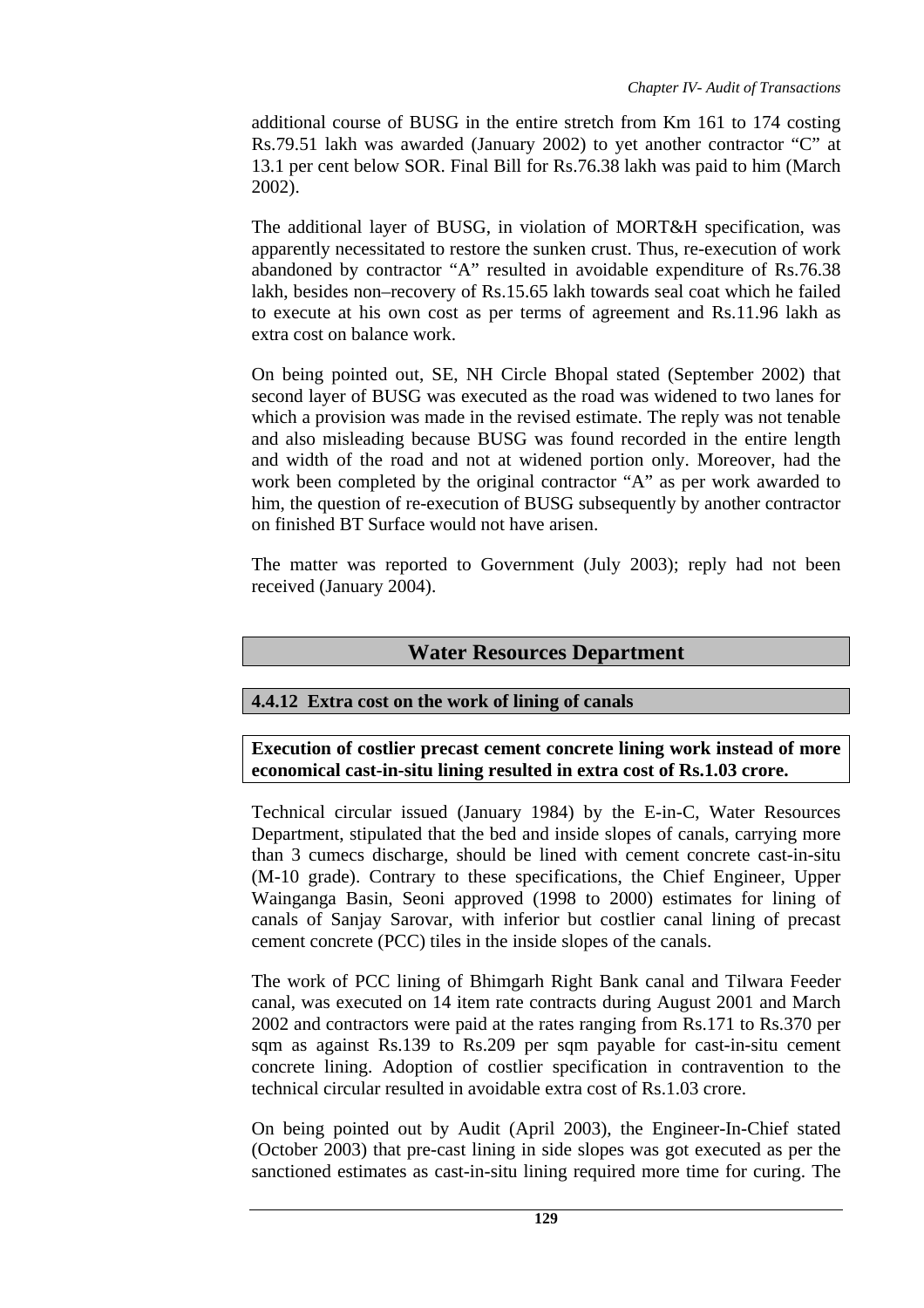reply was not tenable in as-much-as, the execution of lining by pre-cast cement concrete violated the Engineer-In-Chief's own Technical circular No. 1/84 dated 3 March 1984 and his specific directive (July 2001) to the Chief Engineer directing him to execute the lining work in canal bed and side slopes by 75 mm cast-in-situ cement concrete.

The matter was reported to Government in April 2003; reply had not been received (January 2004).

## **4.5 Idle investment/idle establishment/blockage of funds**

### **Agriculture Department**

### **4.5.1 Non-recovery of unutilised subsidy from banks**

#### **Subsidy of Rs.78.44 lakh was lying with banks even after discontinuance of the scheme for construction of wells and pump sets in April 1999.**

Under the State-sponsored Minor Irrigation Scheme, subsidy payable to farmers for construction of wells and establishment of pump sets was to be adjusted against loans taken by them from banks. For this purpose, Agriculture Department deposited every year a lump sum with the banks which adjusted the amount of subsidy after sanction of loans. Since funds were remaining unutilised with banks for long periods, Government instructed (April 1995) that the unutilised amounts of subsidy be withdrawn from the banks and kept under Civil Deposits with State treasuries. The scheme for grant of subsidy was, however, discontinued by Government from April 1999, with instructions that incomplete wells as on 31 March 1999 may be completed during 1999- 2000.

Test-check of records of the Director, Agriculture (May 2000 and April 2003) and further information collected (December 2003) revealed that an unutilised amount of subsidy Rs.78.44 lakh was lying as of November 2003 with various banks<sup>\*</sup> in six districts<sup>(z)</sup> despite Government instructions (April 1995) and discontinuance of the scheme (April 1999).

On being pointed out, Government replied (April 2003) that adjustment of recovery of Rs.70.57 lakh was delayed due to unsound financial position of Land Development Bank and that the amounts lying with other banks were insignificant. However, efforts were being made to recover the amounts within the next six months.

<sup>\*</sup> Land Development Bank (Rajya Sahakari Krishi Evam Gramin Vikas Bank): Rs.70.57 lakh, Allahabad Bank:2 lakh, Baroda Bank: 0.15 lakh, Bank of India: Rs.0.16 lakh, Central Bank: Rs.0.58 lakh, Punjab National Bank:Rs.0.10 lakh, State Bank of India: Rs.0.84 lakh, District Central Co-operative Bank: Rs.2.87 lakh, Regional Rural Bank:Rs.1.17 lakh.

*<sup>(</sup>z)* Narsinghpur, Sagar, Shahdol, Sehore, Raisen and Rewa.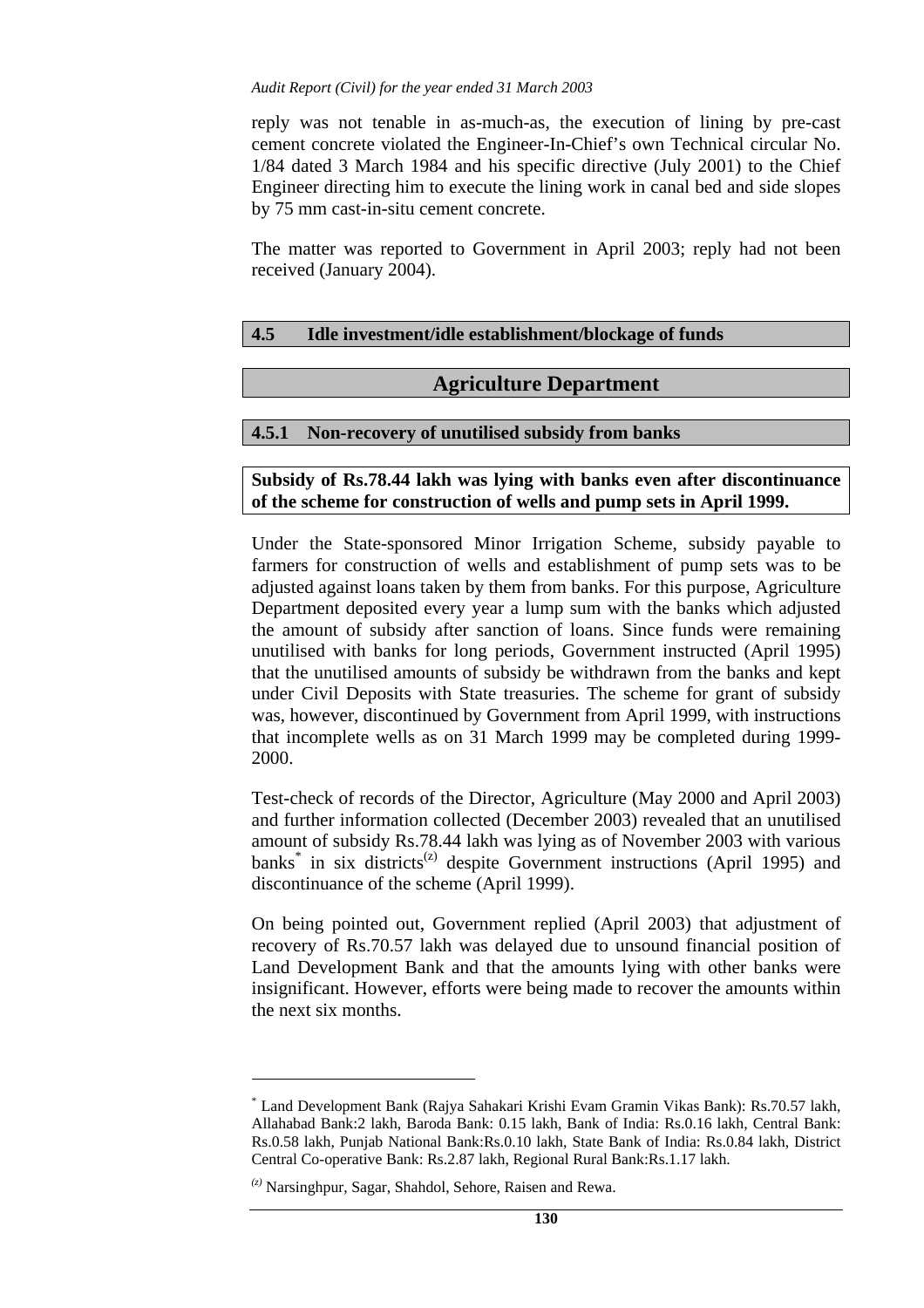Had the Government ensured adjustment of advances by extended date of March 2000, for completion of incomplete wells, they could have saved an amount of Rs.22.75 lakh paid on Government borrowings to the extent of funds blocked in this case.

# **Fisheries Department**

# **4.5.2 Non-recovery of royalty on fish extraction**

**Recommendations of the Public Accounts Committee were not implemented and royalty recoverable from Matsya Mahasangh had swelled to Rs.5.30 crore as of March 2003.** 

The erstwhile M.P. State Fish Development Corporation (Corporation) was required to pay royalty on fish extracted by it to the Fisheries Department. The Corporation was dissolved with effect from 1 August 1999 when its assets and liabilities were transferred to the newly created Matsya Mahasangh (Cooperative) Limited, a federation of fisheries co-operatives (registered cooperative society). Thereafter, the Federation became liable to pay royalty including the arrears at rates fixed by Government from time to time.

Mention was made in paragraph 3.15 of the Report for the year ended March 1997 (No.4 Civil) of arrears of royalty amounting to Rs.3.06 crore as of March 1997. The Public Accounts Committee (PAC) in its 198th Report (April 2002) recommended framing of a policy for extraction of fish in the interest of the state and to take disciplinary action against the officials responsible for nonrecovery of royalty.

Test-check (August 2002) of the records of Director of Fisheries and further information collected (August and December 2003) revealed that besides the aforementioned amount of Rs.3.06 crore, a further amount of Rs.3.32 crore had become due for recovery from Corporation/ Fish Federation for the period from April 1997 to March 2003, against which only Rs.1.08 crore were recovered (1997-98: Rs.32.50 lakh; 1999-2000: Rs.50 lakh and 2002-03: Rs.25 lakh) from Corporation/ Fish Federation. The arrears of royalty had thus swelled to Rs.5.30 crore at the end of March 2003 despite the recommendations of the PAC.

On being pointed out the department stated that a Committee has been formed to restructure the rates of royalty and that the Government decision is still awaited. The Government however stated that the matter relates to policy decision and was still under consideration.

The reply of Government is not relevant as restructured rates will only be applicable from prospective date and thus the Government had failed to initiate corrective action in past cases as contemplated in the recommendations of the PAC even though a period of 21 months had since elapsed.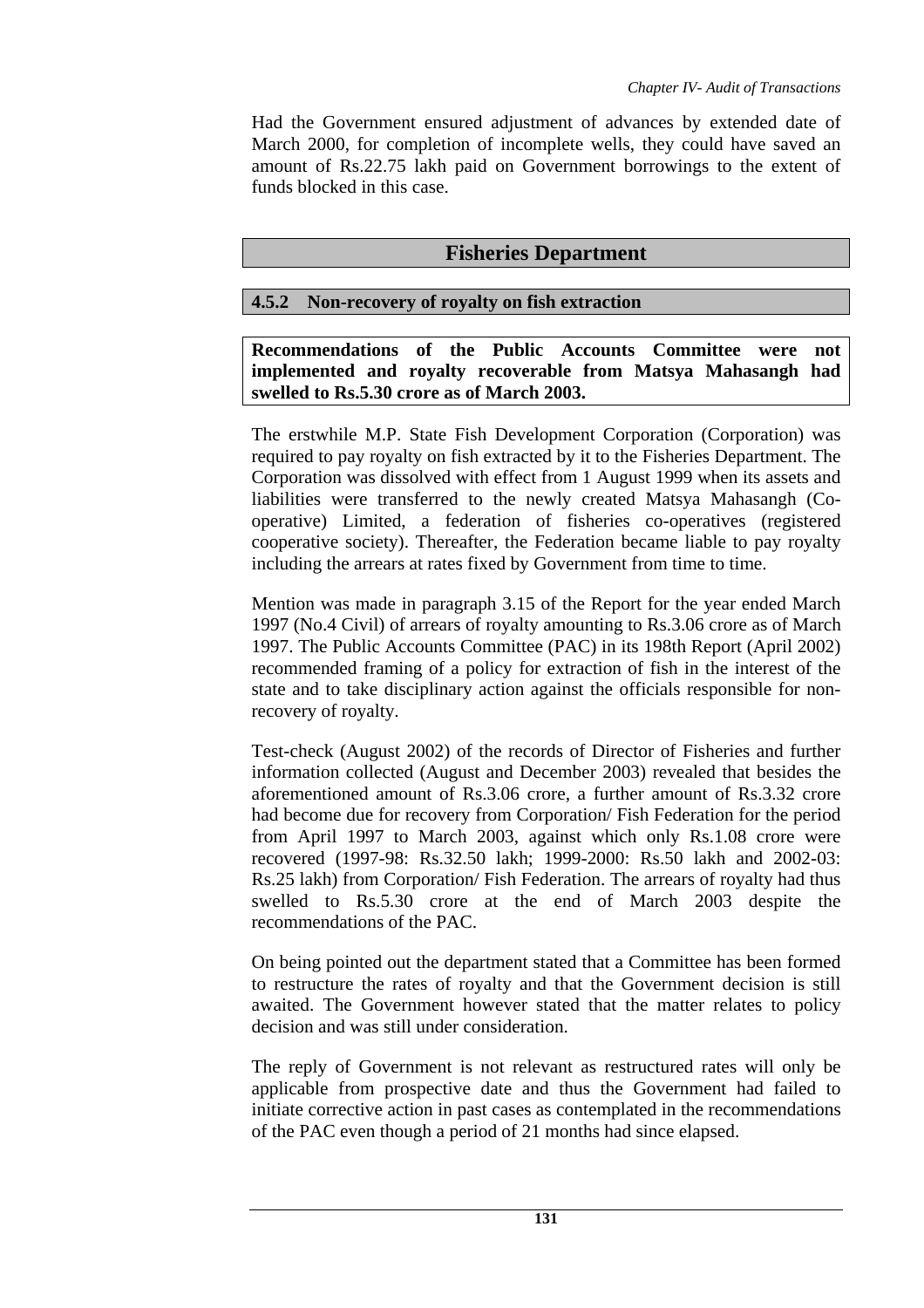# **Higher Education Department**

#### **4.5.3 Non-recovery of national loan scholarships**

**Out of Rs.4.60 crore paid to 28691 students as national loan scholarship during 1963-94, Rs.3.21 crore were not recovered even as of September 2003.** 

National loan scholarship were provided to students under a Government of India (GOI) scheme of providing interest-free loans to poor students for continuation of their study in classes XI onwards up to the level of Ph.D.

The loan was required to be refunded by the loanee in easy monthly instalments after three years of completion of study, or after one year of getting employment, whichever being earlier. Default attracted interest at 6 per cent (10 per cent from January 1976) per annum and the loan also became recoverable as arrears of land revenue. The scheme was closed by GOI in the year 1991-92.

Test-check (June 2002) of the records of Commissioner, Higher Education, and further information collected in June 2003 and January 2004 revealed that out of Rs.4.60 crore sanctioned and paid to 28691 students under the scheme during 1963-64 to 1993-94, only Rs.1.12 crore were recovered and the recovery of Rs.0.27 crore was transferred to the new State of Chhattisgarh, the amount being recoverable in that State. Thus, an amount of Rs.3.21 crore still remained un-recovered as of September 2003.

On being pointed out in audit, the Commissioner stated (January 2004) that notices for recovery of loan were issued to the students and the district Collectors were also requested for effecting recoveries but due to changes in address of students notices could not be served to them. However, as per rule, students were themselves responsible to repay loan in time.

The reply was not tenable as due to failure on the part of the Government to put in place an effective system for recovery of the loan amount, the dues have not been recovered even after a decade. The chances of its recovery appears to be bleak and remote.

The matter was referred to Government in July 2003; reply had not been received (December 2003).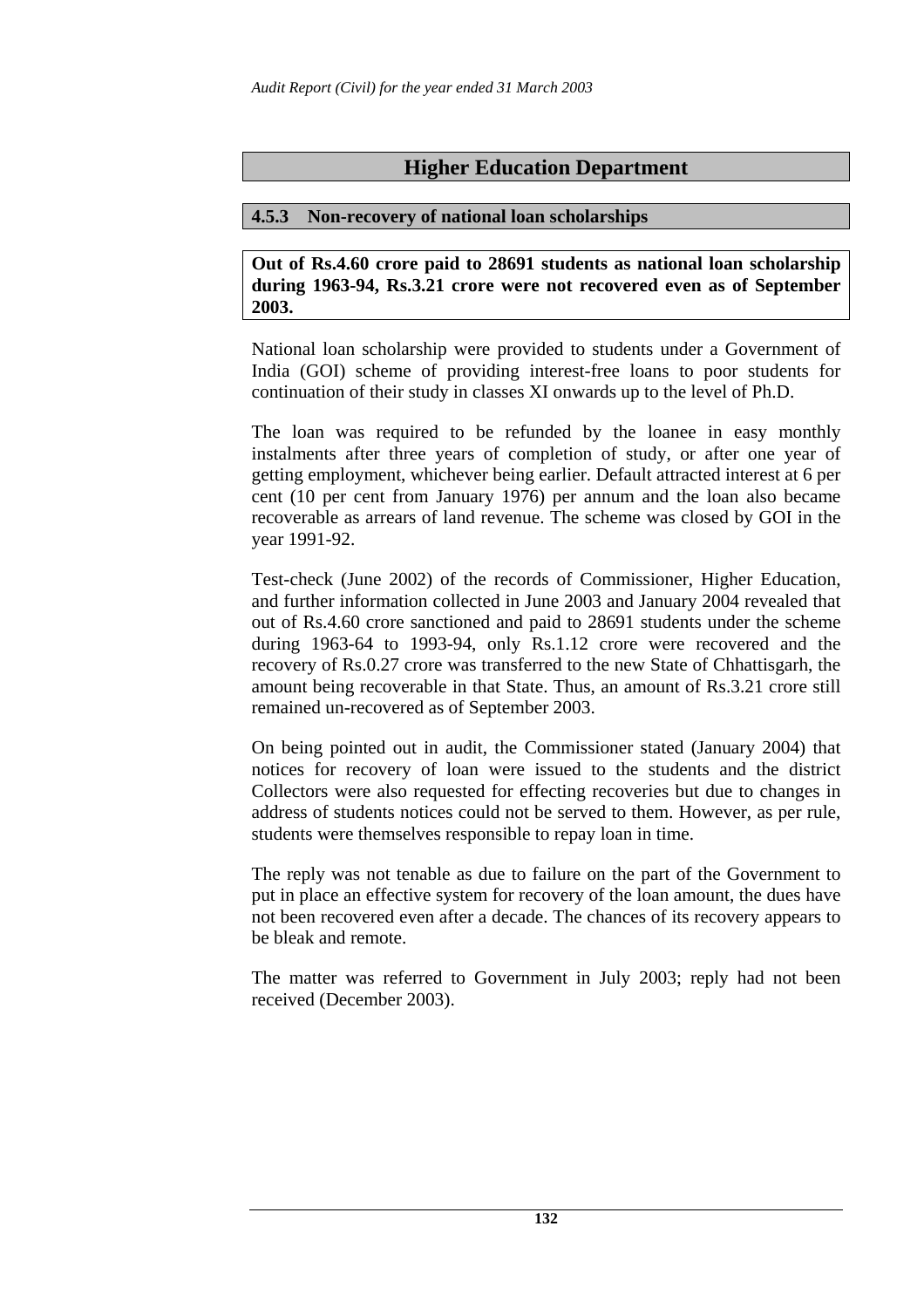# **4.6 Regulatory issues and other points**

# **Narmada Valley Development Department**

### **4.6.1 Construction of head office building for Narmada Valley Development Authority (NVDA) at Bhopal**

**Work costing Rs.7.24 crore was entrusted to existing contractor without fresh tenders and extra/substituted items valuing Rs.5.57 crore were executed and paid without competent sanction. In addition, excess payments of Rs.42.08 lakh were also noticed.** 

The work of "Construction of head office building at Bhopal, originally approved (March 1990) for Rs.6.44 crore was technically sanctioned for Rs.6.79 crore in May 1994 by the Chief Engineer, NVDA. The work of architectural consultancy was awarded (November 1990) to Environmental Planning and Co-ordination Organization (EPCO) Bhopal, an autonomous body registered under Societies Registration Act. Initially the building was to be constructed over the built-up area of 14382 sqm as per concept plan prepared (1993) by EPCO. As EPCO was not equipped enough to prepare and submit architectural and structural designs in time, the work was entrusted to a private architect in October 1998 by EPCO with the concurrence of NVDA.

The work, estimated to cost Rs.6.44 crore, was awarded (October 1998) to a contractor on item rate contract for Rs.6.22 crore (0.43 per cent below) for completion within 36 months. After award of the work, the architect revised the concept plan in December 1998 by increasing built-up area besides including new provisions. Post tender changes led to increase in cost by Rs.9.63 crore (142 per cent).

(i) The rules provided that additional work exceeding 25 per cent of original cost, as well as, work beyond the scope of agreement be awarded after invitation of fresh tenders. Contrary to these, additional work estimated at Rs.7.24 crore (116.40 per cent of tendered cost) was entrusted to the existing contractor, without exploring possibilities of obtaining competitive and reasonable rates through fresh tenders.

On being pointed out in audit it was stated (June 2003) that work was awarded in October 1998 and change in scope of work took place in December 1998 and had the fresh tender been invited, the offered rates would have been much higher. The reply was not acceptable because escalation clause of the existing agreement provided for payment at base index of August 1994 (the date of invitation of tender) and as against the estimated payment of Rs.1.66 crore, an amount of Rs.2.58 crore was already paid on escalation alone.

(ii) The agreement provided that the contractor will have to carry out all additional quantities/extra items of work ordered during execution. The quantum of such work shall not exceed 10 per cent of amount of contract unless acceptable to the contractor as well as the Department. Powers to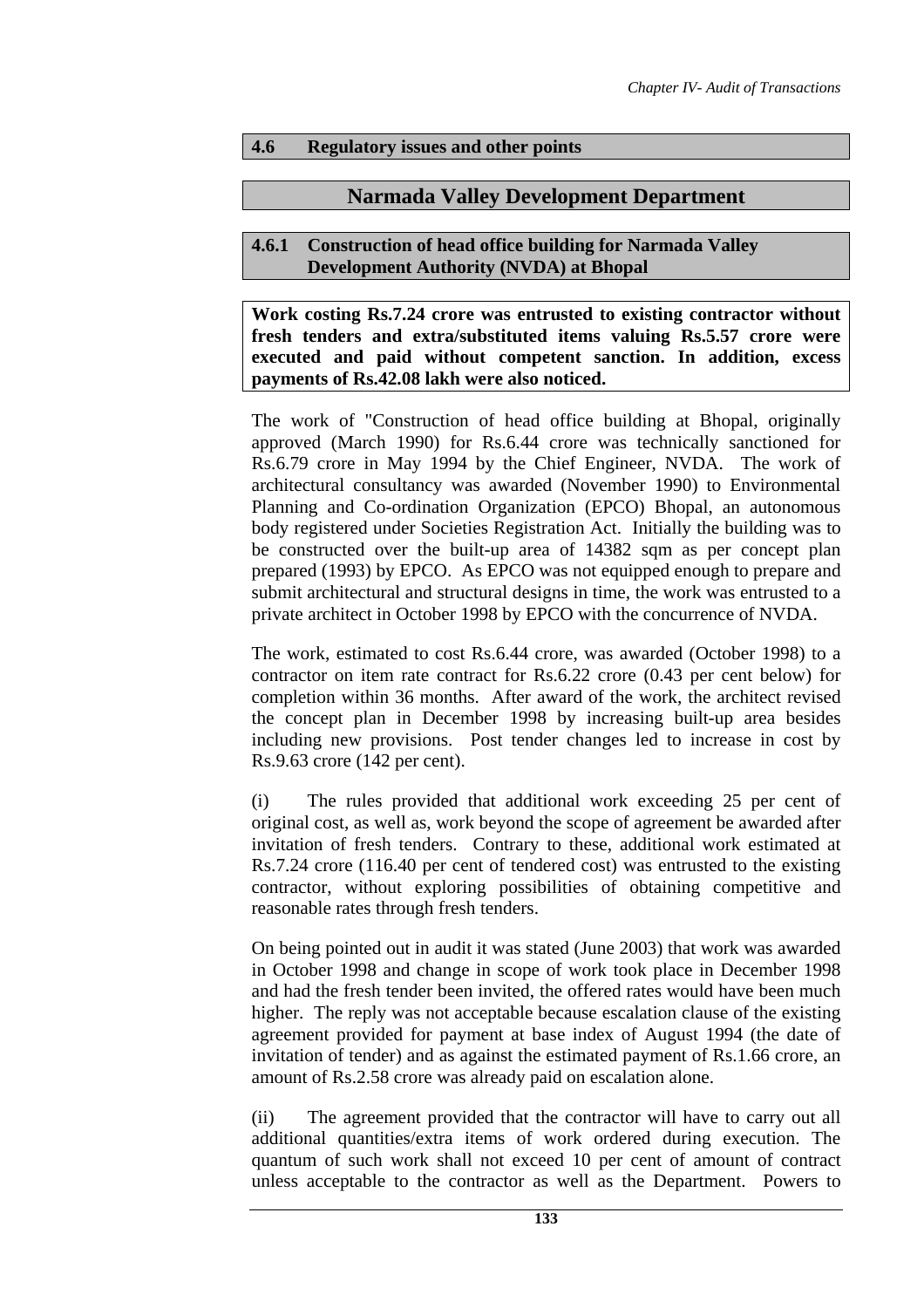decide rates for additional quantities/extra items exceeding Rs.15 lakh rests with NVDA in terms of contract.

The SE permitted (February 2000) for execution and payment of Rs.5.57 crore even without approval of rates from the competent authority. Thus execution of such items without approval and payment of Rs.5.57 crore was irregular and unauthorised.

When pointed out, the EE stated that the matter is under consideration of NVDA. The reply was not tenable as execution and payment of such quantities/items should have been made after approval of the competent authority in terms of the agreement.

(iii) Following cases of excess payment were also noticed:-

(a) According to the agreement, the rates tendered by the contractor were for execution of complete item of work and no extra payment for any part of work was admissible. Contrary to this, the contractor was allowed payment for propping, removal of form work, lift for reinforcement bars, erecting centering at different heights, mechanical mixing of concrete etc. treating these items as extra, which were part of the completed items of centering and shuttering and concreting, was thus incorrect resulting in excess payment of Rs.15.52 lakh.

On being pointed out, it was stated that the matter is under consideration of higher authorities. The reply was not acceptable as extra rates were inadmissible in terms of the contract.

(b) In item rate contracts no lead and lift for carriage of materials is payable separately. Contrary to this for RCC and brick masonry items, payment of lift from 1st floor level was allowed and for subsequent floors rates were increased proportionately. Incorrect regulation of rates, thus, resulted in excess payment of Rs.5.76 lakh.

On being pointed out, it was stated that action would be taken on receipt of decision from NVDA. The reply was not tenable as payment was irregular and needs recovery.

(c) According to SE's order (February 2000) payment of extra items available in SOR (1992) should have been regulated at the rates of SOR minus 0.43 per cent plus escalation. Scrutiny, however, disclosed that payment for item of centering and shuttering including propping and removal of form work etc. was made at the rate of Rs.85.63 per sqm instead of payable rate of 53.76 per sqm. This resulted in excess payment of Rs.20.80 lakh to the contractor.

The EE assured regularization of excess payment on receipt of sanction from NVDA.

To sum-up, though post tender changes in concept plan led to increase in cost by Rs.9.63 crore, possibilities for obtaining competitive and reasonable rates were not explored while awarding additional work of Rs.7.24 crore, besides excess payment of Rs.42.08 lakh were also noticed.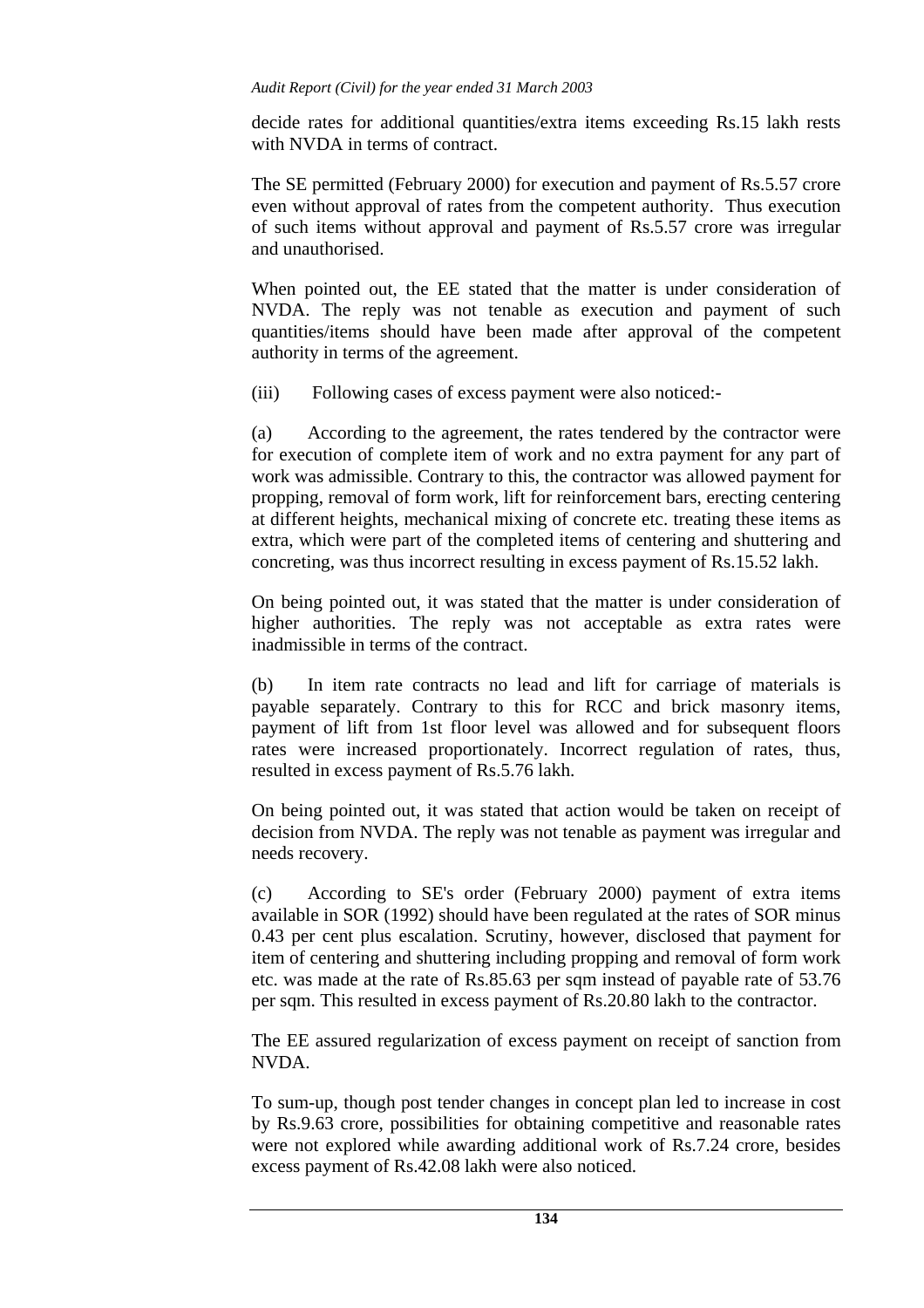The matter was referred to Government in June 2003; reply had not been received (January 2004).

# **Public Health Engineering Department**

# **4.6.2 Gwalior sewerage and sewage disposal project**

### **Rs.6.49 crore was not recovered from the contractor.**

Government of Madhya Pradesh approved (February 1988) Rs.33.55 crore for Gwalior sewerage and sewage disposal project to be completed by 1993-94. The project was to be executed with 70 per cent loan and 30 per cent grant-inaid from the State Government. An expenditure of Rs.40.21 crore was incurred on project upto March 2003.

The work of laying, jointing and commissioning of RCC sewer pipe line in 2 groups was awarded (September 1993) to contractor 'A' by the EE, PHE Project Division, Gwalior at a cost of Rs.4.39 crore for completion within 18 months. Despite grant of time extension upto September 1998, the contractor could complete only 34 per cent of work. Owing to slow progress, the contracts were rescinded (August 1999) at the risk and cost of the contractor. The balance works in 2 groups were awarded (June-July 2001) to another contractor 'B' for Rs.8.40 crore and was paid Rs.7.37 crore upto June 2003. The extra cost recoverable on this account worked out to Rs.5.35 crore.

The contractor executing the work had offered 10 per cent rebate on the contract value. Thus, the base price indices for the month of opening of price bids (October 1990), and the value of work done after deducting 10 per cent rebate were to be adopted for calculation of price escalation. Similarly, for material and labour components, value of work done was to be 60 and 40 per cent. The Division, however, incorrectly reckoned the value of work done without reducing the rebate and using incorrect percentages of material and labour components for calculation of price escalation. The month of base index was also incorrectly reckoned as August 1990 (month of opening of tender) instead of October 1990 (month of opening of price bids) as specified in the agreement. These resulted in excess payment of Rs.38.22 lakh to 'A'.

Besides no pipes were laid in the trenches excavated for 26091 cum by 'A' and the trenches were filled up with the passage of time and Contractor 'B' had to excavate 16218 cum again, resulting in avoidable expenditure of Rs.15.81 lakh. In addition an amount of Rs.60 lakh on account of machinery advance, mobilisation advance, cost of material and interest on advances etc was also recoverable from the contractor.

When pointed out (July 2002) in Audit, against Rs.6.49 crore recoverable from 'A' on the above issues, the EE initiated (December 2002) action for recovery of Rs.6.10 crore only. No recovery has been made so far.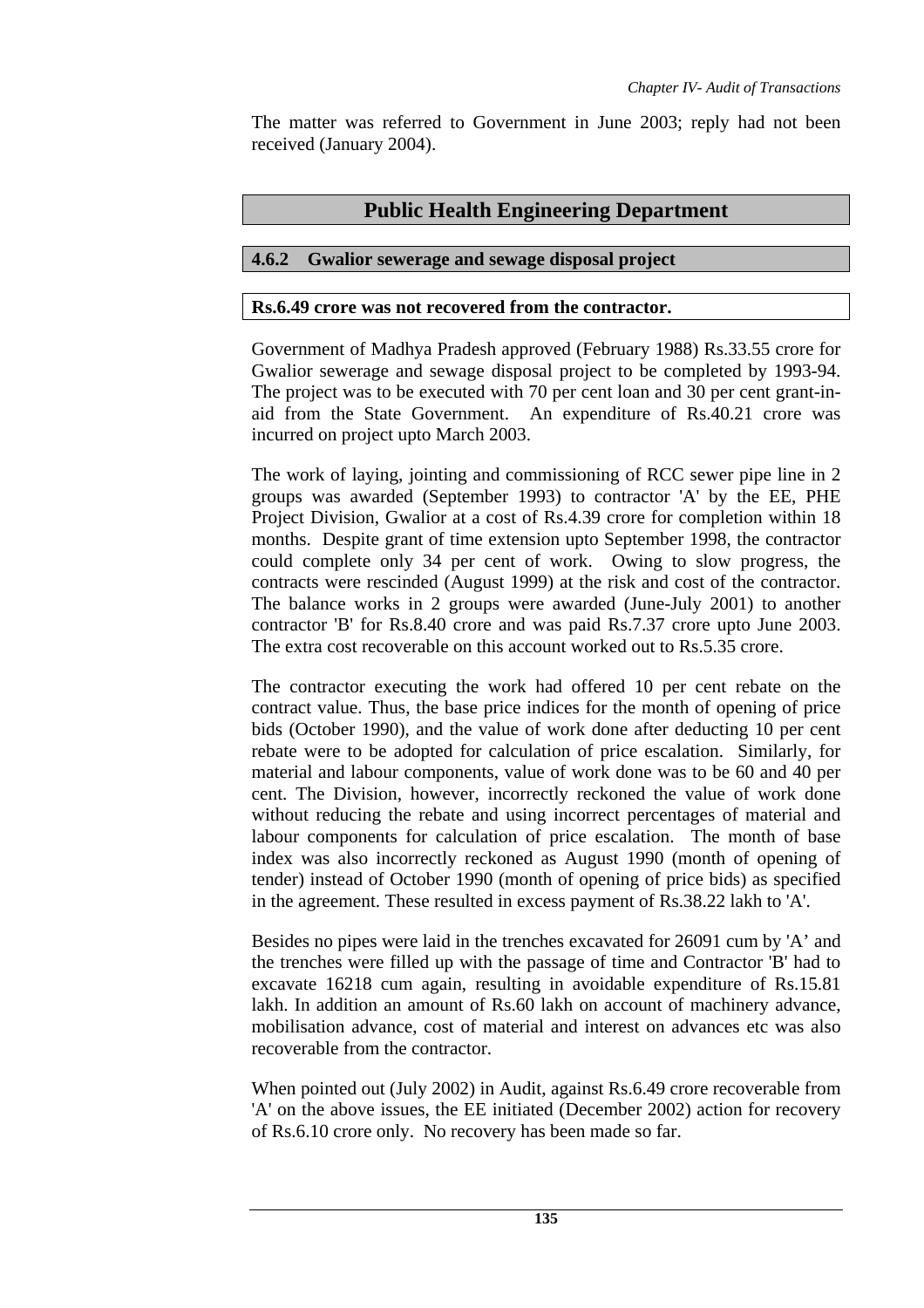The matter was reported to the Government in August 2002; reply had not been received (January 2004).

# **Public Works Department**

# **4.6.3 Non-recovery of extra cost from the defaulting contractors**

## **The Department failed to initiate action for recovery of extra cost of Rs.1.33 crore from the defaulting contractors**

Executive Engineer (EE) PWD (NH) Division Kareli awarded (November 1992) the work of widening (without strengthening) of road in kilometer 108 to 130/2 of NH 12 to contractor 'A' for completion within 36 months including rainy season (November 1995) at a cost of Rs.2.73 crore against the probable amount of contract Rs.2 crore. The contractor failed to complete the work within the stipulated period and due to very slow progress, his contract was rescinded (March 1997) under clause 3 of the agreement. The incomplete final bill for Rs.22.58 lakh was paid in July 1998.

The balance work, estimated to cost Rs.1.94 crore was awarded to another contractor 'B' for Rs.2.07 crore (February 1998) to be completed within 34 months including rainy season (December 2000). Again owing to slow progress and failure to complete the work, this contract was also rescinded (6 June 2000) at the risk and cost of the contractor. The incomplete final bill for Rs.20.79 lakh was paid in December 2001.

The remaining balance work (estimated to cost of Rs.1.78 crore) was now awarded to contractor 'C' for Rs.3.22 crore (January 2001) with completion period of 32 months (September 2003) including rainy season. The work was in progress and contractor "C' had executed the work for value of Rs.1.64 crore (September 2002).

Thus, the repeated failure of the contractual agencies resulted in an extra cost of Rs.1.33 crore which was recoverable from 'B', under clause 3 of contract agreement.

On being pointed out (June 2001) SE accepted the Audit observation and stated (February 2003) that action for recovery would be taken after assessing the work done by the contractor "C'. Only Rs.10.37 lakh had been recovered (March 2002) from the security deposit of the contractor.

The reply was not acceptable as the recommendations<sup>5</sup> of Public Accounts Committee provide that once the agency to complete the balance work is fixed (2001), the extra cost should be recovered from the defaulting contractor, without delay. Although the work awarded to contractor 'C' was also finalised (September 2002), the Executive Engineer has placed Rs.56.78 lakh under

*<sup>5</sup> 96th Report of PAC on C&AG Report for the year 1993-94 presented in the Vidhan Sabha on 29.3.2000.*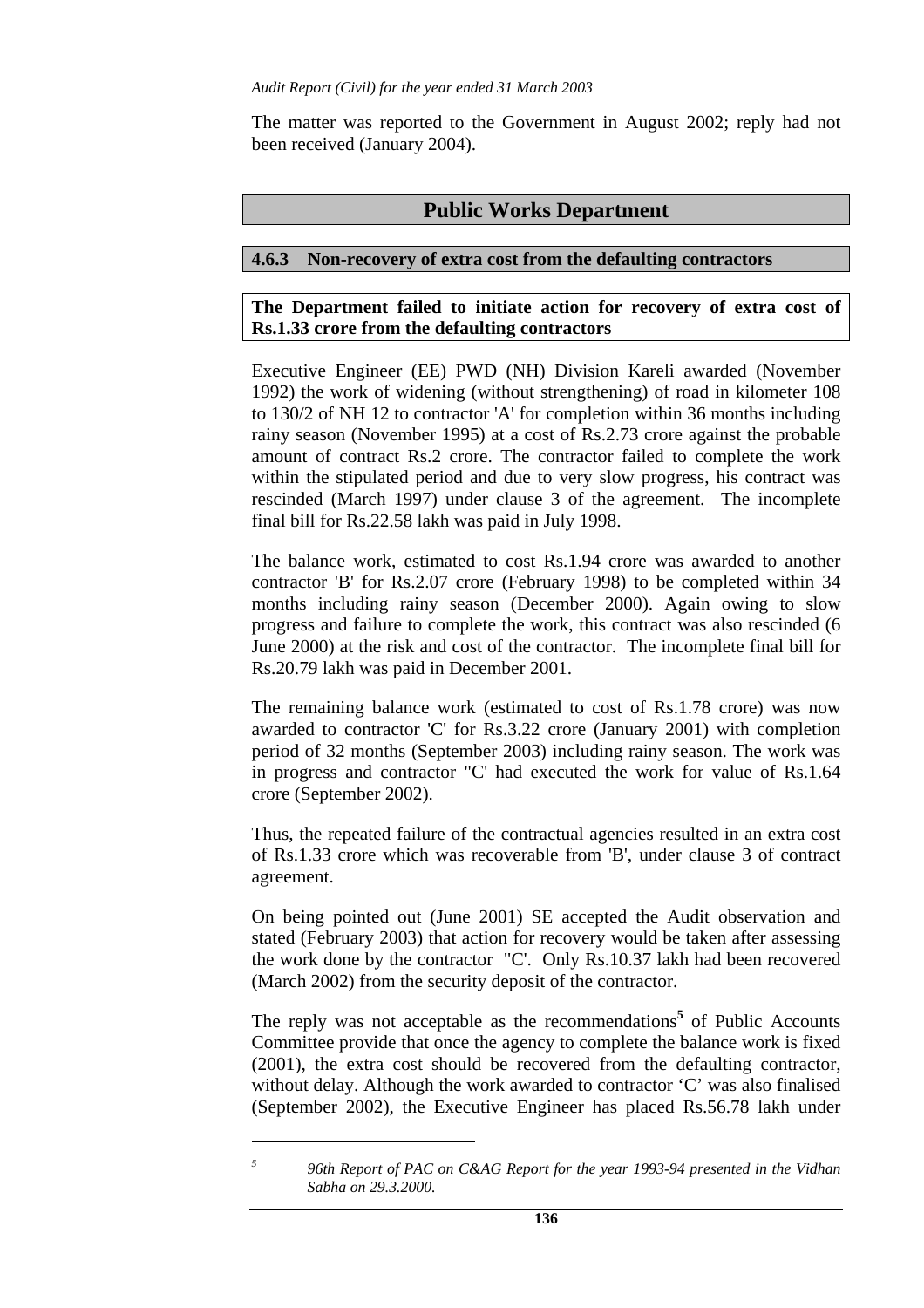Miscellaneous Public Works Advance recoverable from the contractor, but no recovery was effected (January 2004).

The matter was reported to Government in June 2002. Reply had not been received (January 2004).

### **Water Resources Department**

#### **4.6.4 Non-recovery of extra cost from defaulting contractors**

#### **Extra cost of Rs.9.28 crore was not recovered from seven defaulting contractors who abandoned the works mid way**

Contract agreements for various works stipulate that in case a contractor abandons work, the Divisional Officer is empowered to entrust the unexecuted work to another contractor or get it completed departmentally at the risk and cost of the defaulting contractor.

Audit scrutiny in 5 Divisions (Water Resources 3 and NVDA 2) revealed that 10 works (WR 5, NVDA 5) abandoned during March 1990 to May 1999 by the contractors were got executed from other agencies. The extra expenditure of Rs.8.27 crore**<sup>6</sup>** was recoverable from the original contractors in accordance with the provisions of the agreements. Against this, only Rs.4.75 lakh has been recovered so far and the value of security deposits of the contractors available with the Department was for Rs.0.99 lakh only (WR Rs.0.99 lakh), thus the net amount recoverable worked out to Rs.8.22 crore. Apart from this, Rs.1.06 crore (WR Rs.24.07 lakh and NVDA:Rs.82.19 lakh) on account of balance amount of advances and cost of material issued to contractors were also recoverable from the contractors.

Thus, even after adjustment of the available security deposit, an amount of Rs.9.28 crore (WR Rs.222.67 lakh and NVDA Rs.705.38 lakh) stands to be recovered. Details given in **Appendix XLIX**.

Although the agencies to complete the balance work were fixed between 1996-97 to 2001-2002 and the department was aware of the extra cost recoverable from the original contractor, the revenue authorities were requested between 2000-01 and 2002-03, in five cases and for the other two

| 6 |                                                     |                                               |                                                    |                                      |
|---|-----------------------------------------------------|-----------------------------------------------|----------------------------------------------------|--------------------------------------|
|   | W.R.D                                               |                                               | <b>NVDA</b>                                        |                                      |
|   | 1. Bariyarpur Left Canal<br>Division No.I, Rajnagar | Rs.88.84 lakh                                 | RABC LBC Dn<br>No.II, Jabalpur                     | Rs. 290.65 lakh                      |
|   | 2. Banjar River Project Dn<br><b>Baihar</b>         | $(i)$ Rs.18.59 lakh<br>$(ii)$ Rs.29.59 lakh   | 2.<br>$P$ W.D.<br><b>NVDA</b><br>(ISP) Dn, Barwaha | Rs. 332.54 lakh<br>----------------- |
|   | 3.Gandhi<br>Sagar<br>Dam<br>Dn.<br>Gandhi Sagar     | Rs.29.82 lakh<br>(i)<br>(ii)<br>Rs.31.76 lakh |                                                    | Rs.623.19 lakh                       |
|   |                                                     | Rs. 198.6 lakh                                |                                                    |                                      |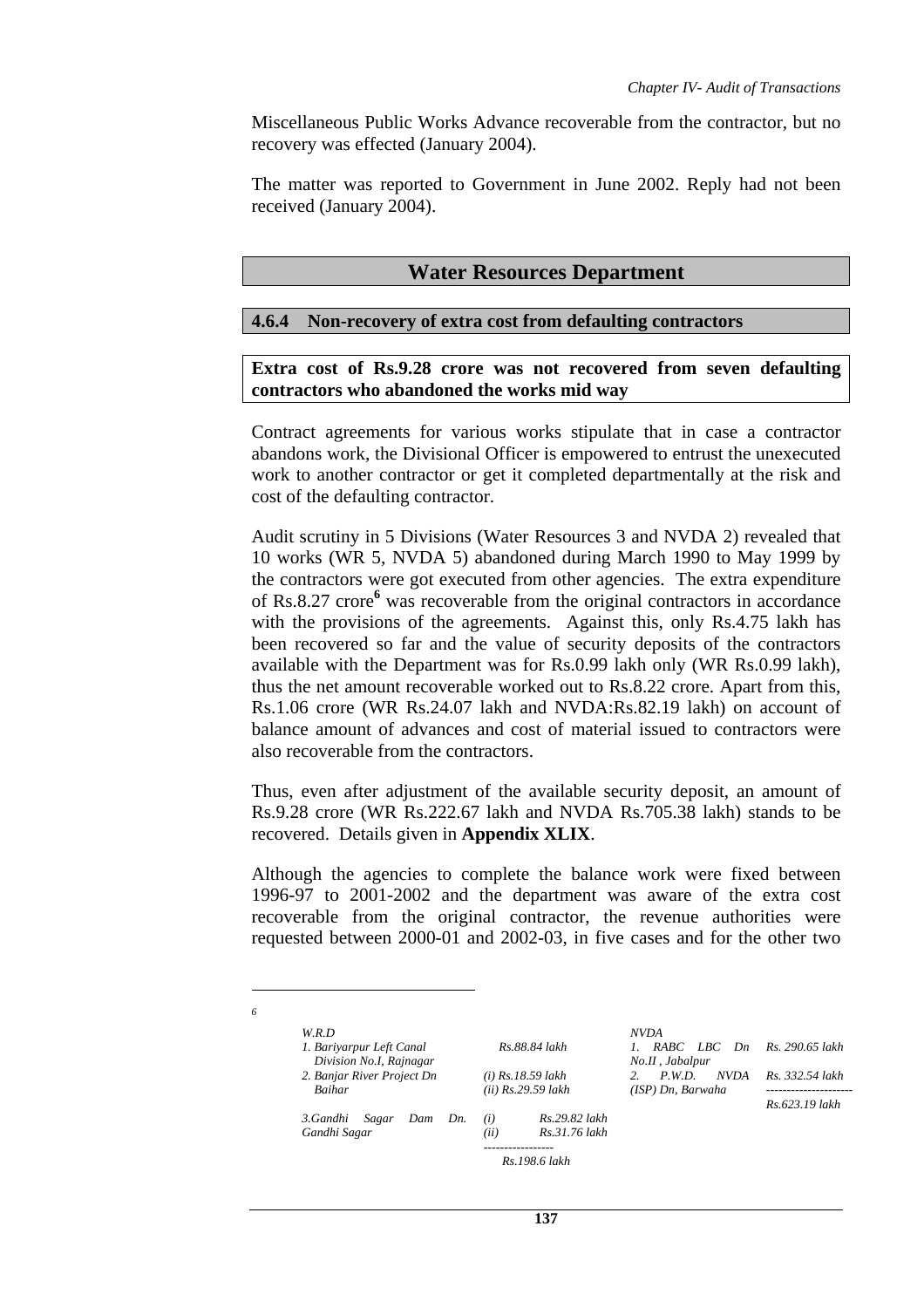cases it was replied that the recovery will be made. However no recovery has been made till date (January 2004).

The matter was reported to Government during January 2000 to June 2002 and in May 2003, reply had not been received (January 2004).

## **General**

#### **4.6.5 Failure of senior officials to enforce accountability and protect the interests of Government**

Accountant General**\*** arranges to conduct periodical inspection of the Government departments to test check, inter alia, the transactions and verify the maintenance of important accounting and other records as per prescribed rules and procedures. When important irregularities etc. detected during inspection are not settled on the spot, Inspection Reports (IRs) are issued by the Accountant General to ensure rectificatory action in compliance of the prescribed rules and procedures and accountability for the deficiencies, lapses, etc. The Heads of Offices and next higher authorities are required to comply with the observations contained in the IRs and rectify the defects and omissions pointed out promptly and report their compliance to the Accountant General. The Accountant General also brings serious irregularities to the notice of Heads of the Departments. A half-yearly report of pending IRs is sent to the Principal Secretary/Secretary of the Department to facilitate monitoring of the audit observations in the pending IRs.

Inspection Reports issued upto December 2002 pertaining to 510 divisions/offices of Forest, Water Resources, Public Works, Public Health Engineering and other Works**\$** Departments under Government of Madhya Pradesh disclosed that 13475 paragraphs relating to 3598 IRs remained outstanding since 1990-91 to the end of June 2003. Department wise position of the outstanding IRs and paragraphs were as follows:

| SI.<br>No. | <b>Department</b>                                                                   | of<br><b>Number</b><br><b>Inspection</b><br><b>Reports</b> | of<br><b>Number</b><br>Paragraph | of<br><b>Number</b><br><b>Auditee Units</b> | <b>Amount</b> (Rupees<br>in crore) |
|------------|-------------------------------------------------------------------------------------|------------------------------------------------------------|----------------------------------|---------------------------------------------|------------------------------------|
| 1.         | Forest                                                                              | 681                                                        | 2080                             | 51                                          | 386.00                             |
| 2          | <b>Water Resources</b>                                                              | 1323                                                       | 4459                             | 173                                         | 2192.01                            |
| 3          | <b>Public Works</b>                                                                 | 778                                                        | 3688                             | 104                                         | 1408.89                            |
| 4.         | Public<br>Health<br>Engineering                                                     | 526                                                        | 2311                             | 88                                          | 1645.86                            |
| 5          | Valley<br>Narmada<br>Development<br>( <i>i</i> ) Irrigation<br>(ii) Building /roads | 138<br>44                                                  | 365<br>98                        | 69<br>13                                    | 303.33<br>61.72                    |
| 6          | Housing<br>and<br>Environment<br>Project<br>(Capital)<br>Construction units)        | 44                                                         | 188                              | 5                                           | 120.35                             |
| $\tau$     | <b>Bhopal Gas Rahat (Works)</b><br>units)                                           | 10                                                         | 49                               |                                             | 12.07                              |
|            | Total                                                                               | 3544                                                       | 13238                            | 504                                         | 6130.23                            |
|            |                                                                                     |                                                            |                                  |                                             |                                    |

*\* Accountant General (Audit II), Madhya Pradesh.* 

*<sup>\$</sup> Other Works Departments include Narmada Valley Development, Housing and Environment and Bhopal Gas Rahat (Relief and Rehabilitation) Departments.*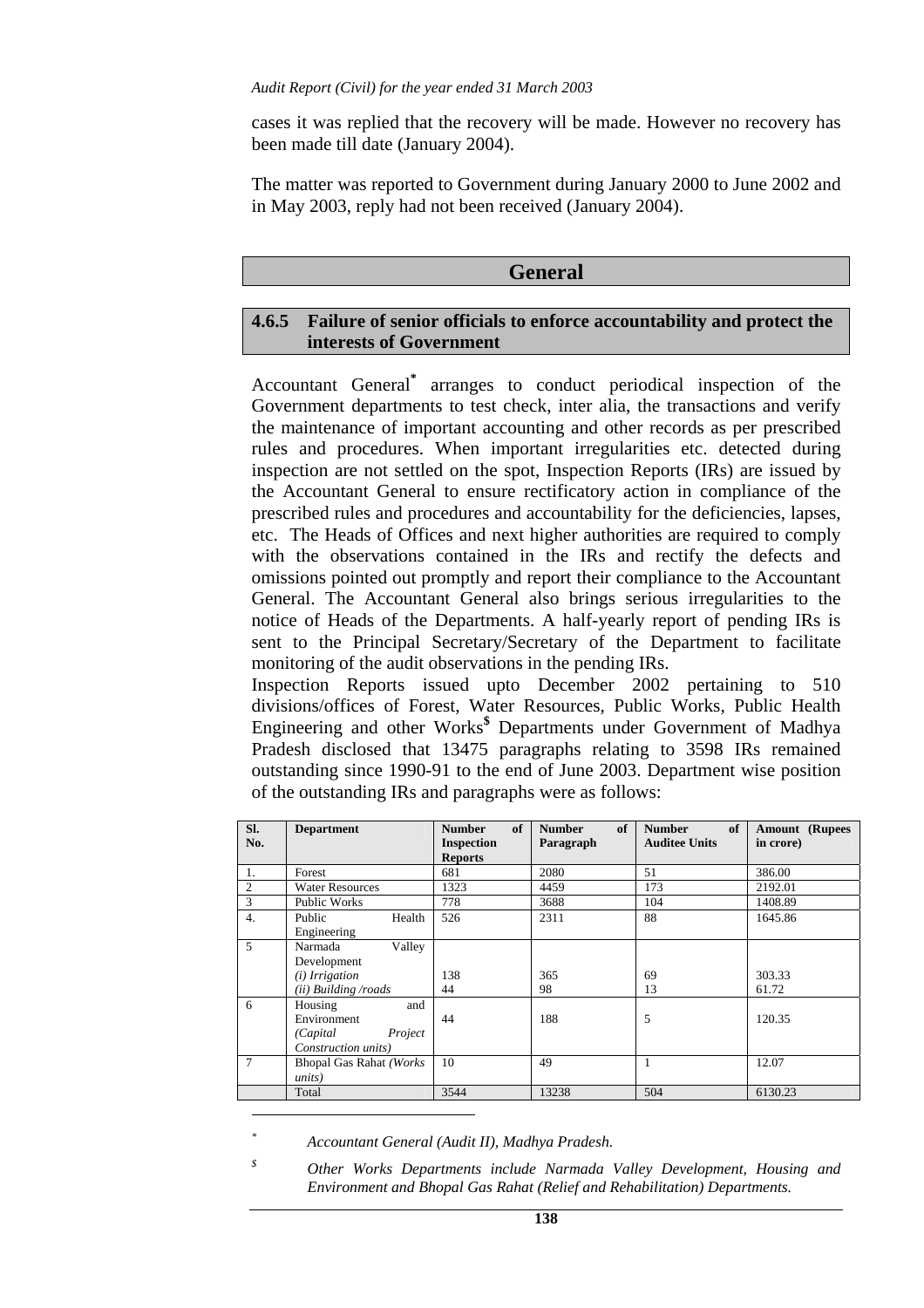Of these, 766 IRs containing 2720 paragraphs had not been settled for more than 10 years. Even the initial replies, which were required to be received from the Heads of the Offices within six weeks from the date of issue were not received in respect of 214 divisions/offices for 214 IRs and 1060 paragraphs issued between January and December 2002.

A review of the IRs which were pending due to non-receipt of replies, revealed that the Heads of the Offices (whose records were inspected by the Accountant General) and the Heads of the Departments did not send any reply to large number of IRs / paragraphs indicating their failure to initiate action in regard to the defects, omissions and irregularities pointed out by Accountant General in the IRs. The Principal Secretaries/ Secretaries of the Departments, who were informed of the position through half yearly reports, also did not ensure that the concerned offices of the Department take prompt and timely action.

Inaction against the defaulting officers facilitated the continuance of serious financial irregularities and loss to the Government, though these were pointed out in Audit. It is recommended that Government should re-look into the procedure for action against the officials who failed to send replies to IRs/paragraphs as per the prescribed time schedule and take action to recover loss/outstanding advances/over payments in a time bound manner and revamp the system to ensure proper response to the audit observations in the Department.

# **4.6.6 Transfer of funds to Personal Deposit Account**

Five hundred and thirty one Personal Deposit Accounts (PDAs) of Government and semi Government institutions as on 31 March 2003 were found opened in the treasuries. Following irregularities were noticed in maintenance of PDAs:

(a) Non-closing of PDAs

As per provisions of Rule 543 of Madhya Pradesh Treasury code 531 PDAs with balance of Rs.1142.38 crore were required to be closed at the end of financial year by minus debit to the relevant service head. Of these 128 PDAs with balances of Rs.94.64 crore remained un-operative during 2002-03, and none of the above accounts were found closed.

(b) Funds remaining unutilised in PDAs

P.D. Accounts are generally opened by debit to the consolidated fund and the amount debited is shown as expenditure in the respective heads.

Financial rules provide that no money shall be drawn from Treasury unless it is required for immediate disbursement. It was, however, noticed that 115 new P.D. Accounts with balances of Rs.419.66 crore as on 31 March 2003 were opened during 2002-03. This was obviously done with a view to avoid lapse of grants. The expenditure to this extent was inflated and did not depict the factual position of accounts of the State. Non-utilisation of funds by keeping